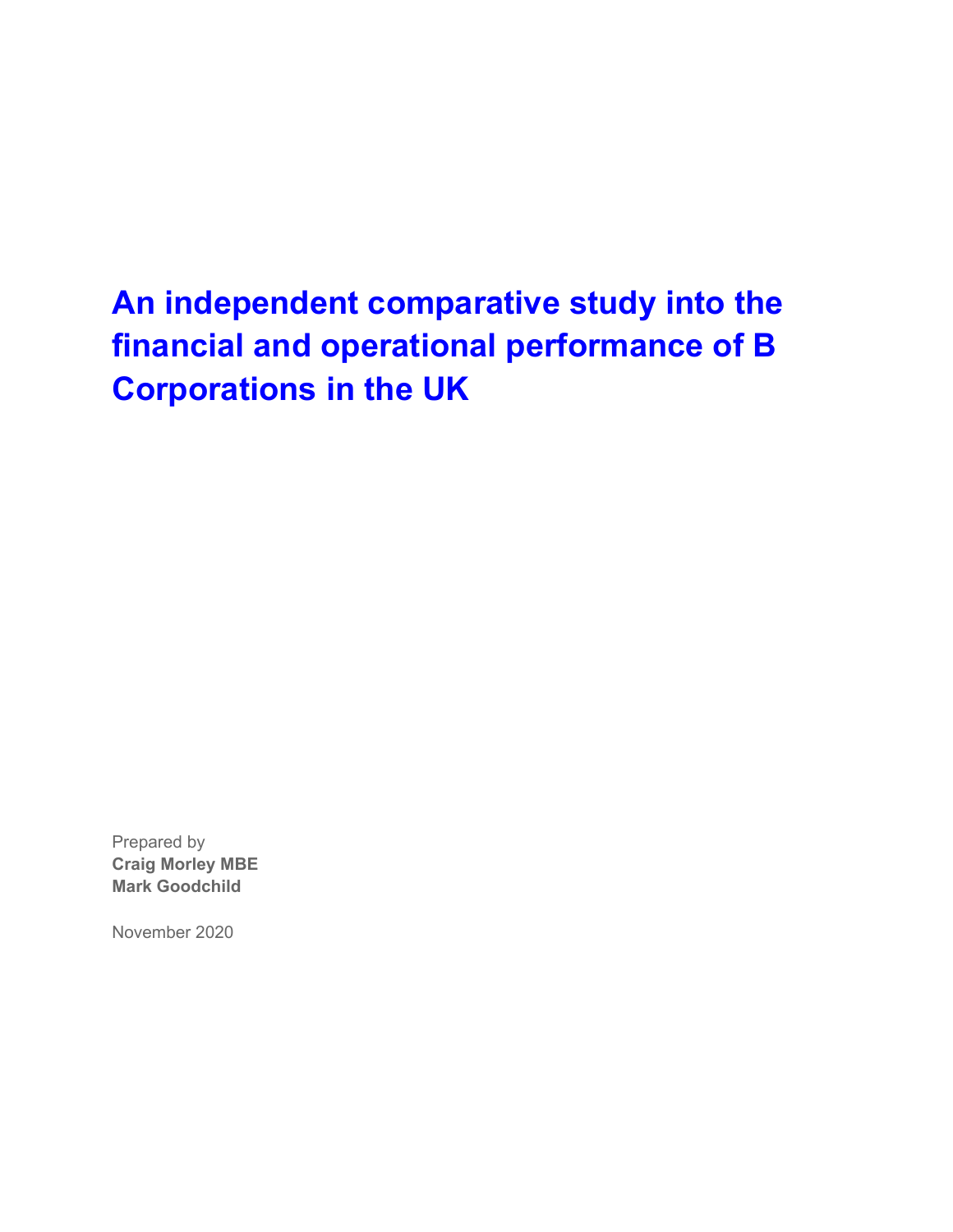## **Contents**

- **1. Exec Summary**
- **2. Methodology**
- **3. Research Findings**
	- 3.1. Growth
	- 3.2. People
	- 3.3. Innovation
	- 3.4. Financing
	- 3.5. Governance
	- 3.6. Community Engagement
- **4. Recommendations**
- **5. About the Authors**
- **6. Appendices**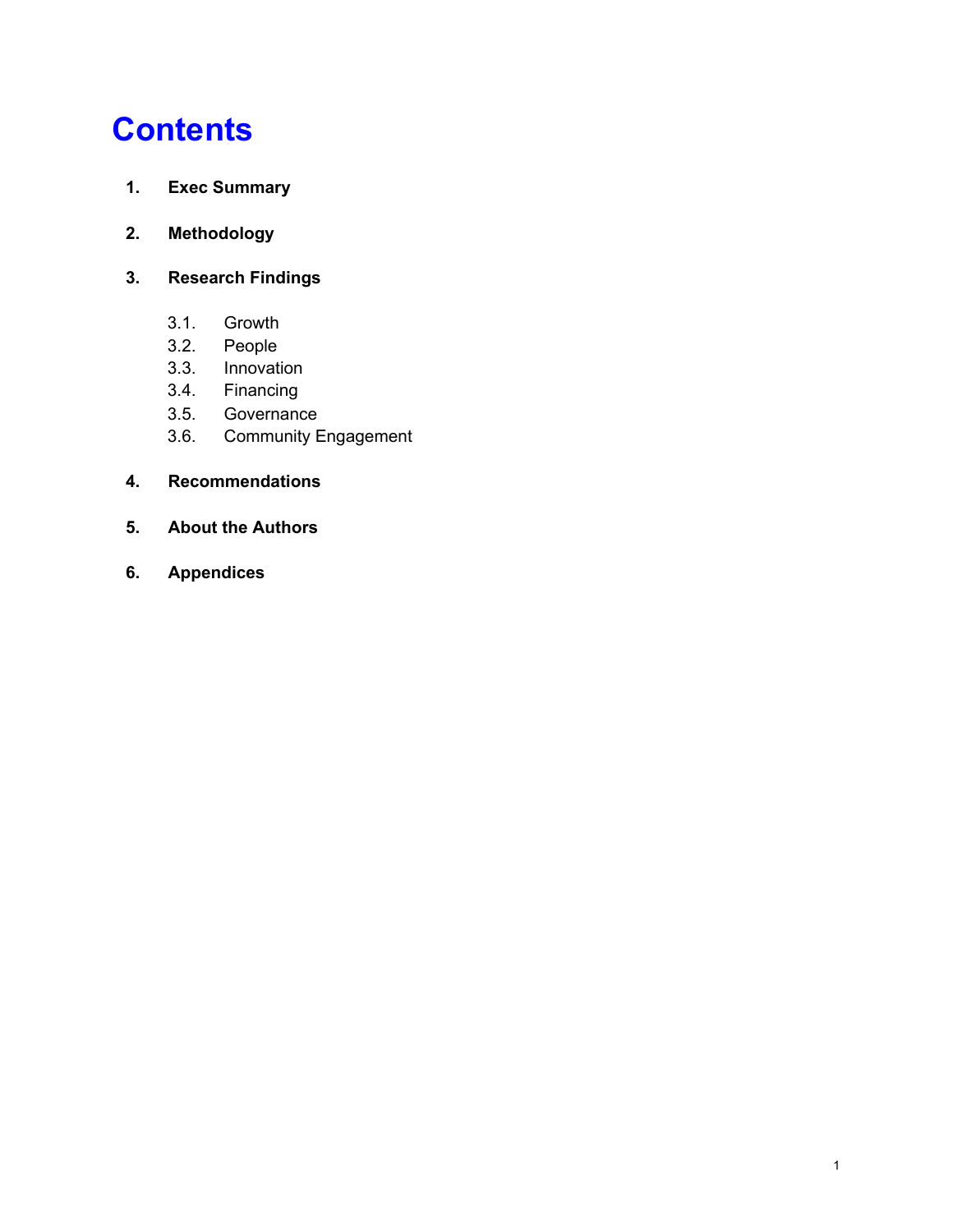# **1. Executive Summary**

This report provides a comparison of the financial and operational performance of companies that are certified as UK B Corporation (B Corp) versus the wider UK business population.

The data on the UK B Corp community is drawn from an October 2020 survey of the 332 UK companies currently certified as B Corps, including 119 that completed this process in 2020. 102 B Corps responded to the survey, a response rate of 31%. The benchmark data is primarily drawn from recent UK government agency surveys of the wider business population.

The benchmarking analysis had a particular focus on B Corps that are classified as Small and Medium Enterprises (SMEs), i.e. with between 1 and 249 employees. At the start of 2020, SMEs with at least one employee (1-249 employees) accounted for 23.7% (1.4 million) of the total number of UK businesses, with a further 76.2% (4.6 million) with no employees. 0.1% of the total business population were large businesses (with 250 or more employees). Within this report, SMEs (1-249 employees) account for 90% of B Corp survey respondents and over 90% of all certified B Corps in the UK.

Within the population of B Corp SME survey respondents, the proportion of small and medium sized businesses is significantly higher than within the wider UK SME population. 38% of respondents are currently micro businesses (1-9 employees), compared to 82% of all SMEs, 39% are small businesses (10-49 employees) compared to 15% of all SMEs, and 23% are medium sized businesses (50-249 employees), compared to 3% of all SMEs. Wherever possible, benchmark comparisons are provided at the level of micro, small and medium sized businesses.

Within the population of B Corp SME survey respondents, the top 5 sectors, as measured by proportion of all businesses, are wholesale and retail trade (29%), professional, scientific and technical activities (24%), information and communication (15%), financial and insurance (15%), and admin and support services (6%). This compares to all UK SMEs which is wholesale and retail trade (17%), professional, scientific and technical activities (14%), construction (13%), accommodation and food services (10%) and admin and support services (9%).

Impact on the planet (including contribution to the United Nations Sustainable Development Goals and net zero carbon targets), whilst an important element of B Corps, is out of scope for this report.

It is important to note that this research represents a snapshot in time, and one taken in the midst of a pandemic. Although the comparisons outlined in this report do not imply that superior financial or operational performance is directly caused by B Corp certification, there are marked positive differences across the clear majority of the wide range of metrics. The only area where B Corp survey respondents significantly underperform their peers is the higher rate of redundancies made during the last 12 months.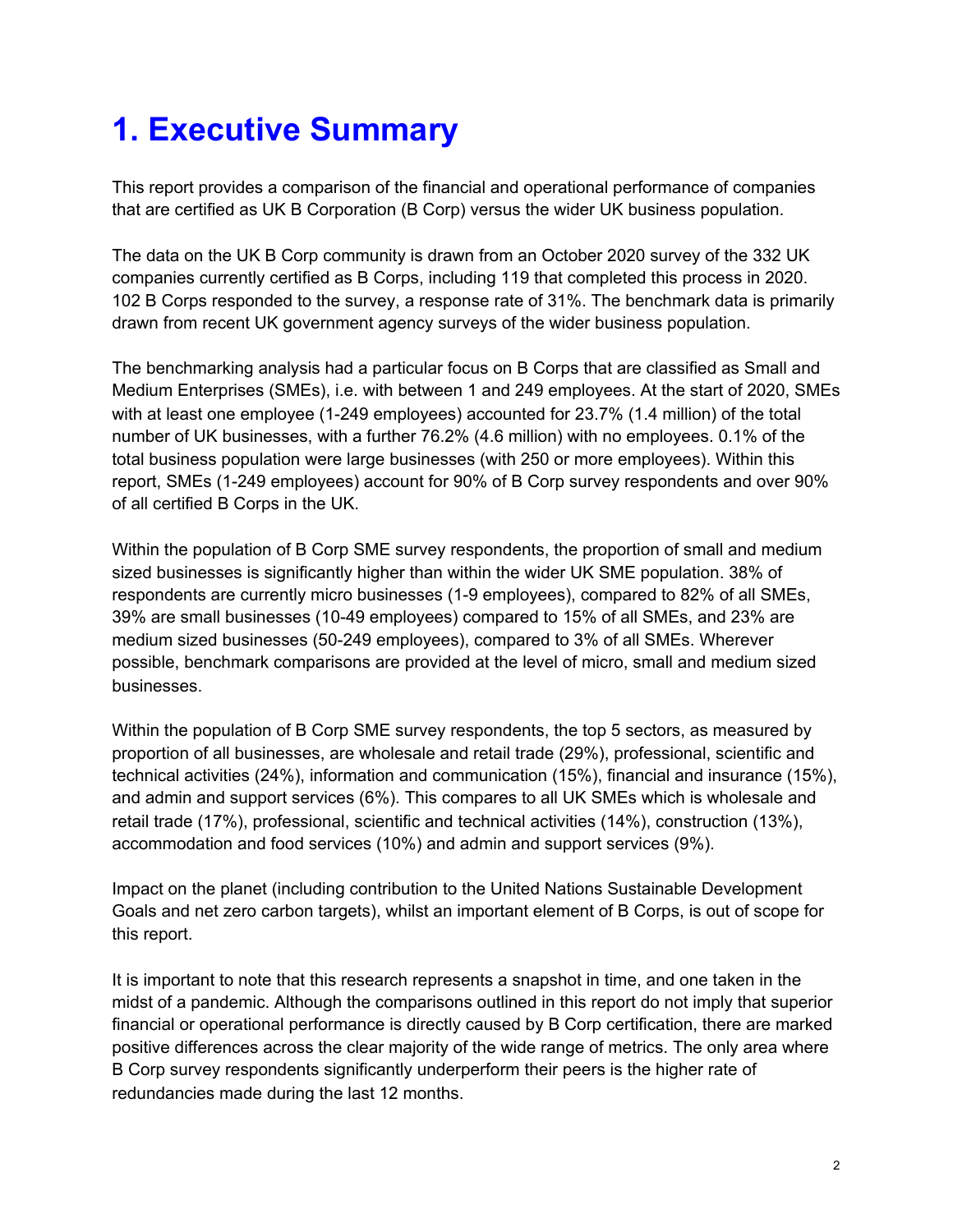As such, this report recommends, as a matter of high priority, significant public investment in ongoing research and analysis to build a clearer picture of the evidence of the potential drivers of B Corps' apparent superior performance. There are a number of recommendations for researchers, policy makers, business and the B Corp community to consider at the end of this report.

Compared to data from recent surveys of SMEs in the UK (unless stated otherwise), the research found that SMEs certified as B Corps have, on average:

- 1. *Faster growth in turnover and employee headcount* over the past three years.
	- a. Mean average annual turnover growth between 2017 and 2019 for companies that are currently certified as B Corps was 24% (median 15%) compared to the average for all companies of 3%. However, excluding the top three outliers at both ends of the growth range from the B Corp survey responses, the mean average turnover growth is 4% for B Corps versus 3% for all companies;
	- b. Mean average annual employee headcount growth between 2017 and Q1 2020 for companies that are currently certified as B Corps was 8% (median 12%) compared to the average for all companies of 0%.
- 2. *Higher expectations about future growth in turnover and employee headcount* in the next year.
	- a. B Corp SMEs have a net positive expectation\* of 51% that turnover will change in the next year, compared to 27% of all SMEs (\*the net proportion of those who plan to increase less those who plan to decrease);
	- b. B Corp SMEs have a net positive expectation of 42% that the total number of employees will change in the next year, compared to 17% of all SMEs (\*the net proportion of those who plan to increase less those who plan to decrease).

#### 3. *Greater levels of employee retention, engagement and diversity*.

- a. B Corp SMEs reported an average staff attrition rate of 10% in the past year, compared to a range of 16%-20% for the wider SME population;
- b. 82% of B Corp SME leadership teams include at least one woman, compared to 54% for the average SME;
- c. 88% of B Corp SMEs employees would recommend their company as a good place to work, compared to an average of 70% for the UK business population as a whole;
- d. 93% B Corp SMEs arranged or funded training or development for staff in the past year, compared to 49% for all SMEs;
- e. The average gender pay gap is 13% for B Corp SMEs, compared to 16% for the average UK business;
- f. 44% B Corp SMEs intend to have an apprenticeship start in the next 12 months, compared to 13% of all SMEs.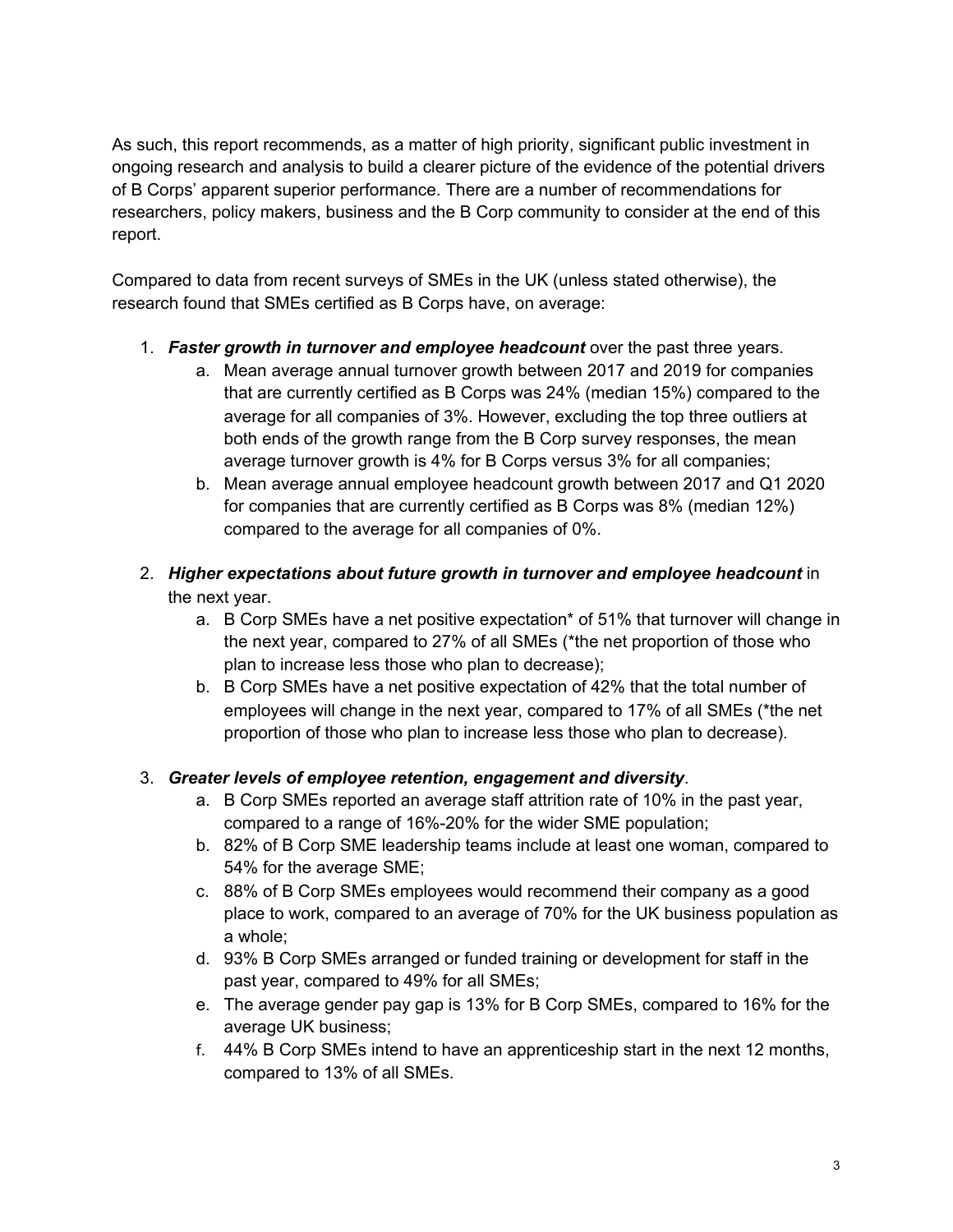- 4. *Higher levels of innovation*, as measured by applications for Research and Development (R&D) tax credits and introductions of new goods and services.
	- a. 45% B Corp SMEs have applied for, or received, R&D tax credits in the past 3 years, compared to 6% of the wider SME population;
	- b. 84% B Corp SMEs claim that they have introduced new or significantly improved goods or services in the last three years, versus 41% of all SMEs.

### 5. *Been equally successful at securing external finance*.

- a. 65% B Corp SMEs who sought equity finance secured all (or more) of the required amount, versus, 56% of the wider SME population;
- b. 77% B Corp SMEs who sought debt finance secured all (or more) of the required amount, versus 78% of the wider SME population.
- 6. *More robust governance processes*, as measured by formal business planning and performance tracking.
	- a. 73% B Corp SMEs state they have a formal business plan, compared to 41% of the wider SME population;
	- b. 93% B Corps SME state they have processes in place to ensure formal tracking of business performance, compared to 52% of SMEs more widely.

#### 7. *Higher importance placed on civic and community engagement*.

a. Working to enhance civic and community engagement is of medium or high importance to 95% B Corp SMEs, versus 50% of the wider SME population.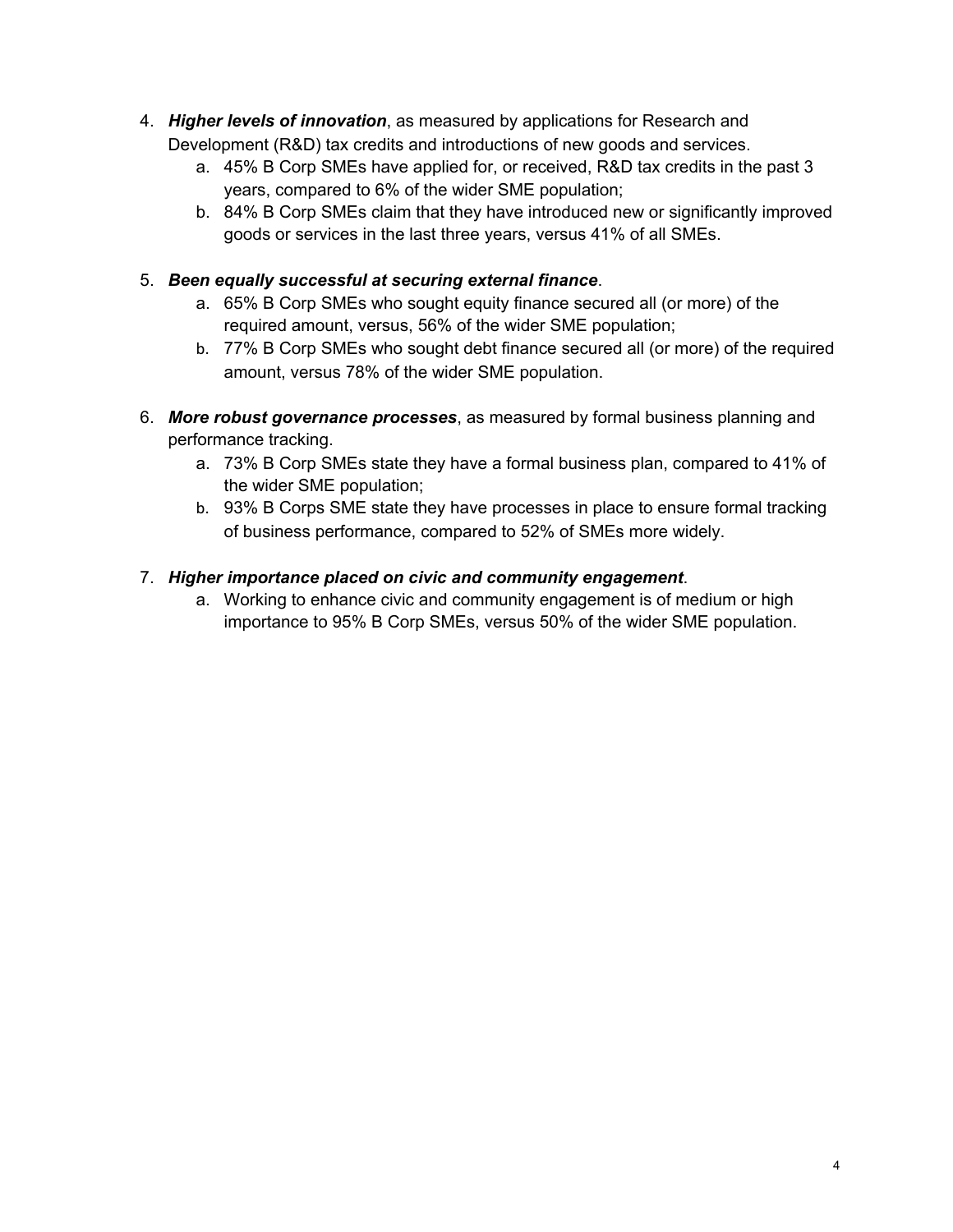## **2. Methodology**

A review was undertaken of publicly available benchmark data sources covering the recent financial and operational performance of UK businesses. These sources also included measures of staff engagement and diversity, community engagement and effective governance.

There was a particular focus on micro, small and medium size businesses (as defined by number of employees), given that these currently make up the vast majority of B Corps in the UK.

The main benchmark data sources used for the research were:

- Latest Longitudinal Small Business Survey: SME Employers (businesses with 1-249 employees) – UK, 2019, published June 2020
- Latest business population estimates for the UK and the regions, statistical release, Department for Business, Energy & Industrial Strategy (BEIS), published October 2020
- Latest Federation of Small Businesses, quarterly survey, published September 2020.

Links to online sources are provided at the end of this report.

Two surveys of the UK B Corp community were created to capture data on metrics that were used in the external benchmark sources. These were sent to all businesses that have currently been certified as B Corps in the UK. These online Typeform surveys focused on financial and people questions respectively, each with approximately twenty questions.

In total, 102 businesses participated. 96 businesses completed the finance related survey and 97 the people related survey. This compares to a population of 332 UK B Corps, including 119 that have certified in 2020.

Provisional analysis of survey responses received to date has included a comparison of (i) all response data average compared to relevant benchmarks, and (ii) response data average of B Corps that certified before 2020. In most cases the benchmark comparisons included splits by micro, small and medium size businesses as defined by the number of employees (1-9, 10-49, 50-249 respectively).

Although the benchmark and survey data are further available by geographic region and/or industry sector segments, comparisons have not been made at this level due to the small sample sizes.

The responses were broadly representative of the overall B Corp community in terms of year of certification. 31% of the community participated, with at least 22% from each annual cohort.

It is important to acknowledge the presence of COVID-19 in this research. Whilst every effort has been made to align timing with existing publicly available benchmark data, some of the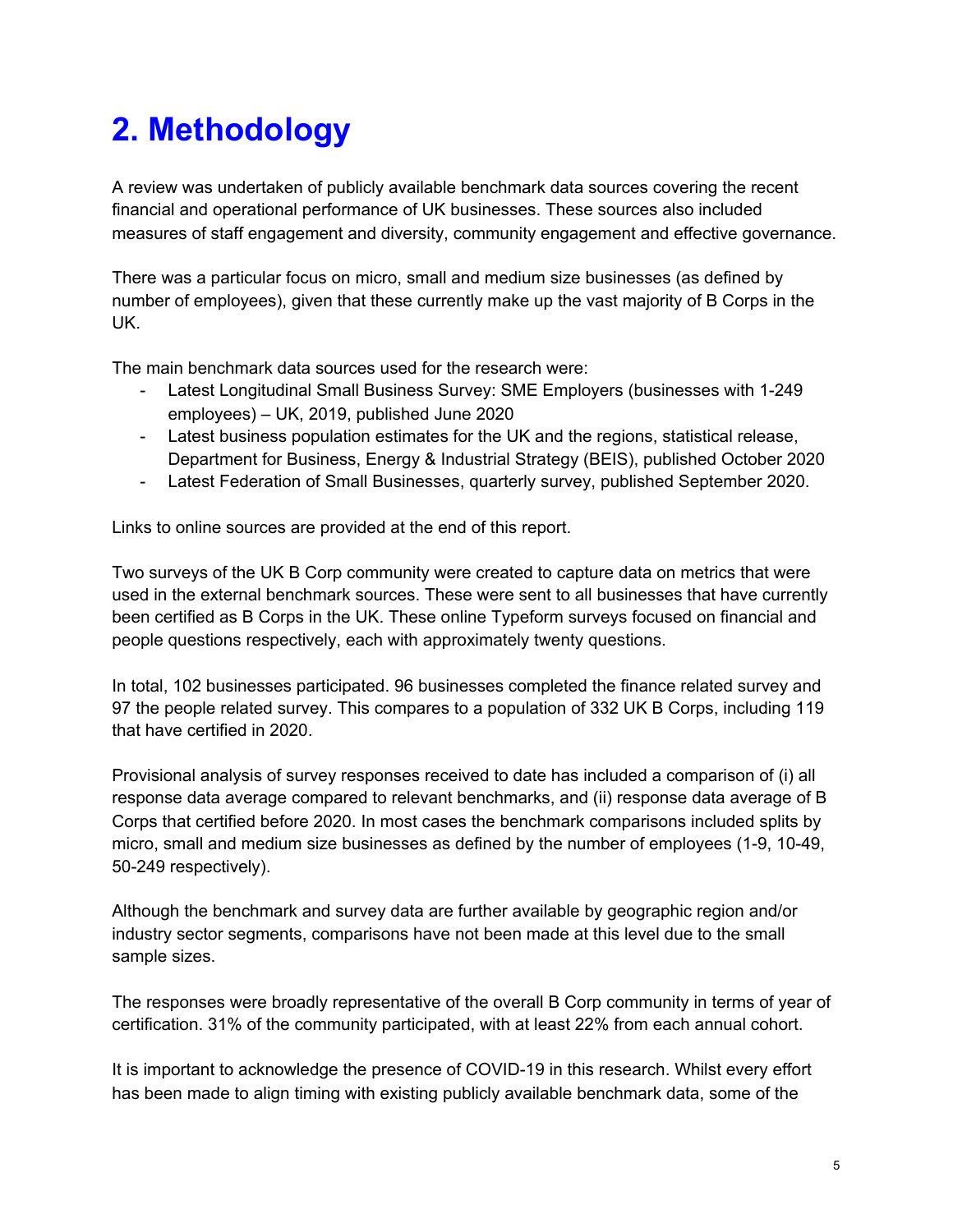external data was captured pre-COVID-19, whilst responses from the B Corp community were recorded in the middle of the pandemic. The impact of COVID-19 on future expectations has not been directly addressed within this report, and whilst it may be a reasonable assumption to expect a reduction in optimism as a result of COVID-19, this should be tested in future studies.

Although it is not yet possible to make specific claims of causation due to B Corp certification, there are a number of interesting differences between the survey response and benchmark data sets.

The analysis highlights some potentially significant differences in the financial and operational performance of B Corps as compared to the wider UK business community which merit further data tracking, research and analysis as the movement continues to grow over time.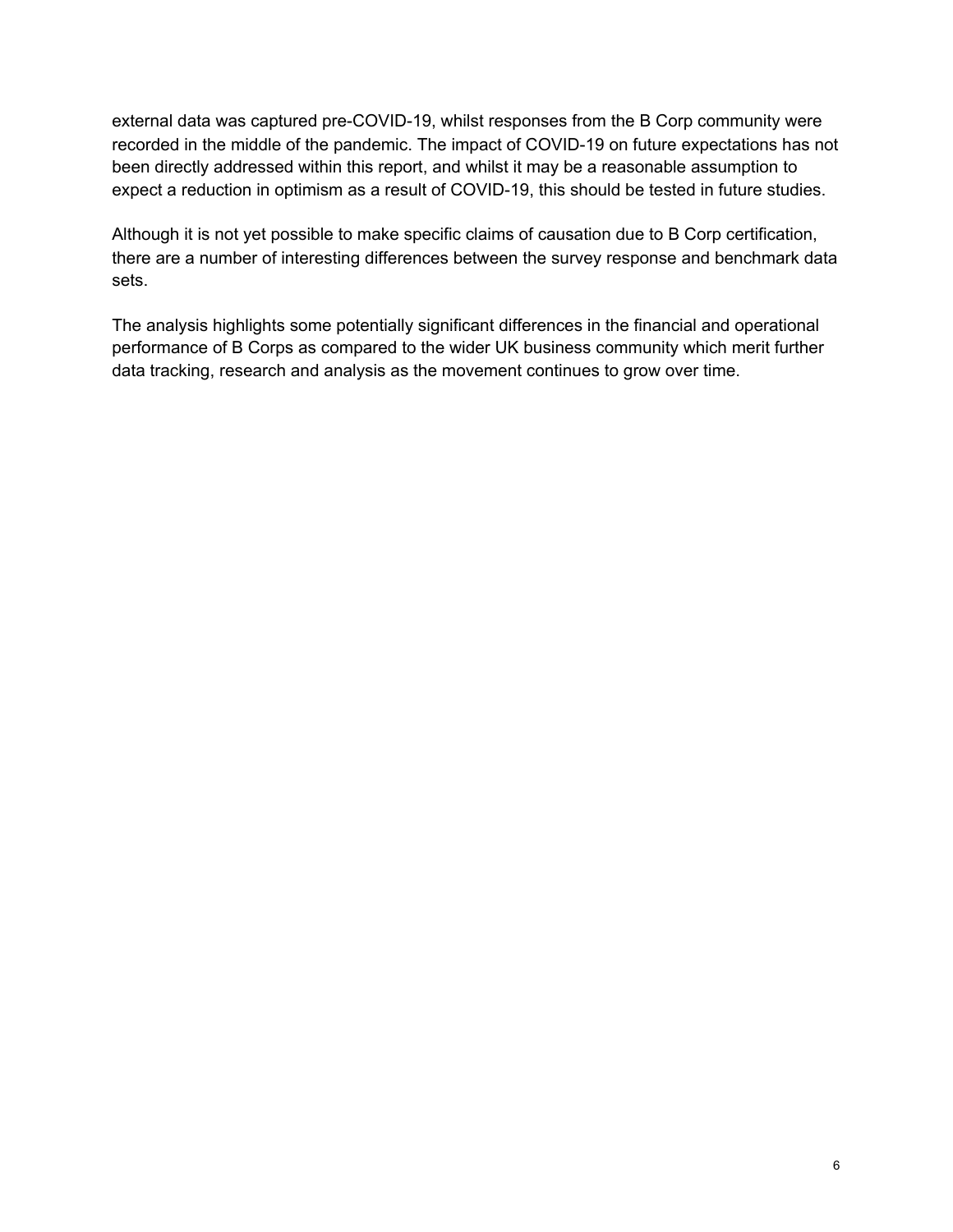# **3.1 Growth**

A variety of metrics were used to assess relative B Corp performance in the areas of (i) past growth in turnover and employee headcount; (ii) expectations about future growth in turnover and employee headcount; and (iii) customer retention.

In summary, the data suggests that B Corp companies tend to have experienced faster growth in turnover and employee headcount over the past three years, than average companies in the UK. Furthermore, B Corp SMEs have higher expectations about future growth in turnover and employee headcount than typical SMEs. The data on customer retention appears to be inline with the benchmark, although warrants further analysis with a larger sample size.

These findings do not imply that superior financial or operational performance is directly caused by B Corp certification. However there are a number of interesting differences between the survey response and benchmark data sets.

#### *Past growth in turnover and employee headcount*

The source of the benchmark data for these questions is the Business Population Estimate for the UK, statistical release, BEIS, published October 2020.

Mean average annual turnover growth between 2017 and 2019 for companies that are currently certified as B Corps was 24% compared to the average for all companies of 3%

- The median average annual turnover growth between 2017 and 2019 for B Corps was 15%.
- Excluding the top three outliers at both ends of the growth spectrum from the B Corp survey responses, the average turnover growth drops to 4% for B Corps versus 3% for all companies.
- B Corps that were certified before 2020 had a mean average annual turnover growth between 2017 and 2019 of 18% (4% excluding outliers) and a median average of 12%.

Due to the wide range of companies by turnover and the relatively small sample size, the B Corp survey turnover data is highly sensitive to individual responses. As such any conclusions drawn from this data should be held lightly. The growth in turnover of the B Corp community merits further data tracking, research and analysis over time.

Mean average annual employee headcount growth between 2017 and Q1 2020 for companies that are currently certified as B Corps was 8% compared to the average for all companies of 0%

- The median average annual employee headcount growth between 2017 and Q1 2020 for companies that are currently certified as B Corps was 12%.
- Excluding the top three outliers at both ends of the growth spectrum from the B Corp survey responses, the average employee headcount growth is 7% for B Corps versus 0% for all companies.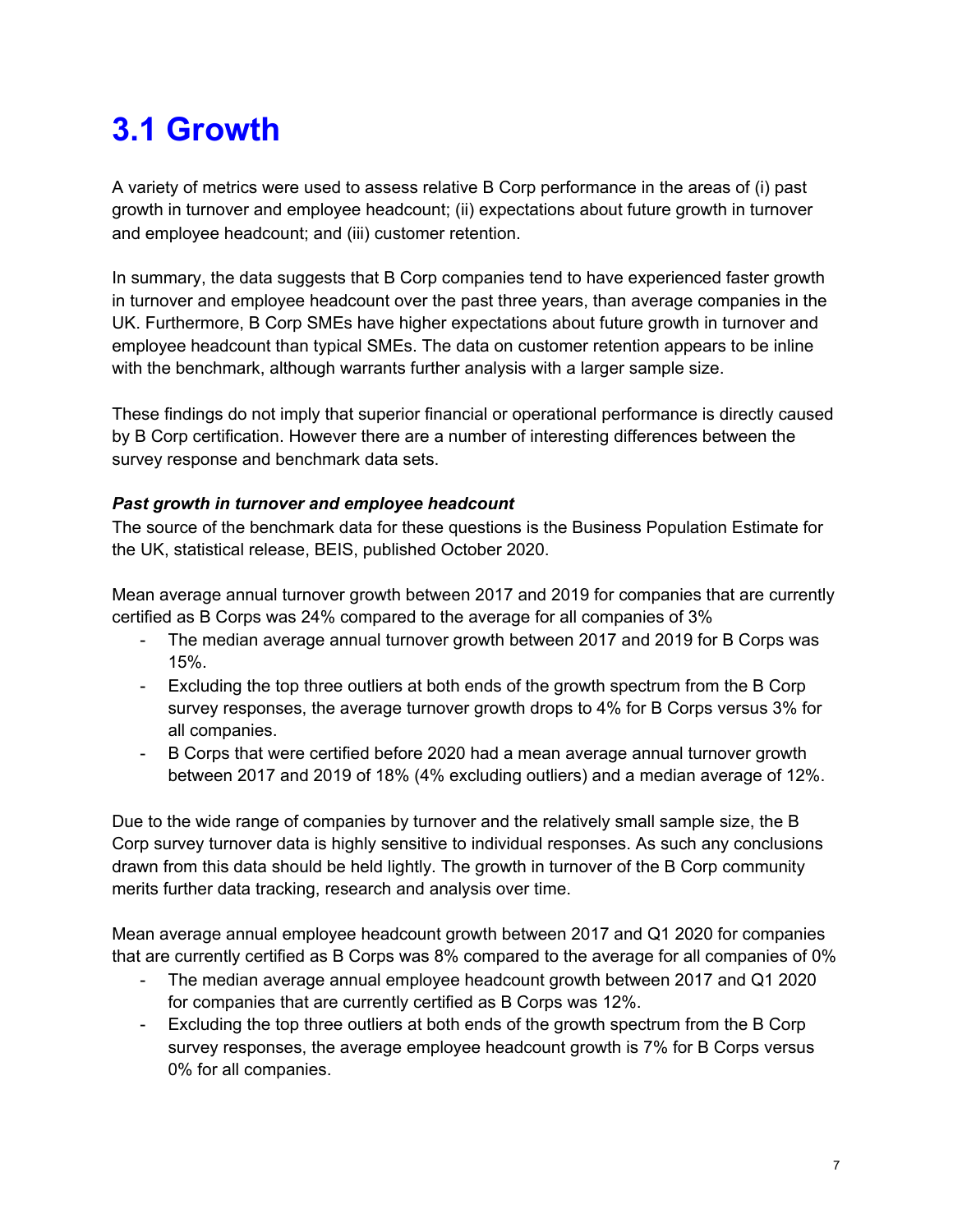- B Corps that were certified before 2020 had a mean average annual employee growth between 2017 and Q1 2020 of 11% (10% excluding outliers) and a median average of 9%.

#### *Expectations about future growth in turnover and employee headcount*

The source of the benchmark data for these questions is the latest Longitudinal Small Business Survey by BEIS: SME Employers (businesses with 1-249 employees) – UK, 2019, published June 2020. It is worth noting that the benchmark data was captured pre-COVID-19 and the responses from the B Corp community were in the middle of the pandemic. It is a reasonable assumption to expect a reduction in optimism as a result of COVID-19, however this should be tested in future studies.

B Corp SMEs have a net positive expectation<sup>\*</sup> of 51% that turnover will change in the next year, compared to 27% of all SMEs (\*the net proportion of those who plan to increase less those who plan to decrease).

- The comparisons of B Corps to benchmark data by size of business are 55% vs. 24% (micro businesses employing 1-9 staff), 59% vs. 36% (small businesses employing 10-49 staff) and 32% vs. 49% (medium sized businesses employing 50-249 staff), respectively.
- B Corps that were certified before 2020 have a net positive expectation of 47% that turnover will change in the next year.

B Corp SMEs have a net positive expectation of 42% that the total number of employees will change in the next year, compared to 17% of all SMEs (\*the net proportion of those who plan to increase less those who plan to decrease)

- The comparisons of B Corps to benchmark data by size of business are 43% vs. 10% (micro businesses employing 1-9 staff), 56% vs. 23% (small businesses employing 10-49 staff) and 19% vs. 31% (medium sized businesses employing 50-249 staff), respectively.
- B Corps that were certified before 2020 have a net positive expectation of 46% that the total number of employees will change in the next year.

### *Customer retention*

The mean average proportion of customers that B Corps retained during 2018-19 was 79% (median 86%). This falls within the range of sector benchmarks for comparable businesses of 77-95%, indicating that B Corps are in line with other businesses.

Customer retention levels vary between sectors and industries. Whilst the benchmark and survey data are available by industry sector segments, comparisons have not been made at this level. The relatively low numbers of B Corp respondents in each sector and the unregulated nature of company reporting mean that it is difficult to draw more confident comparisons.

The mean average Customer Net Promoter Scores (NPS) of B Corps was +66, which is above the global benchmark of +32. The median average Customer NPS of B Corps was +67,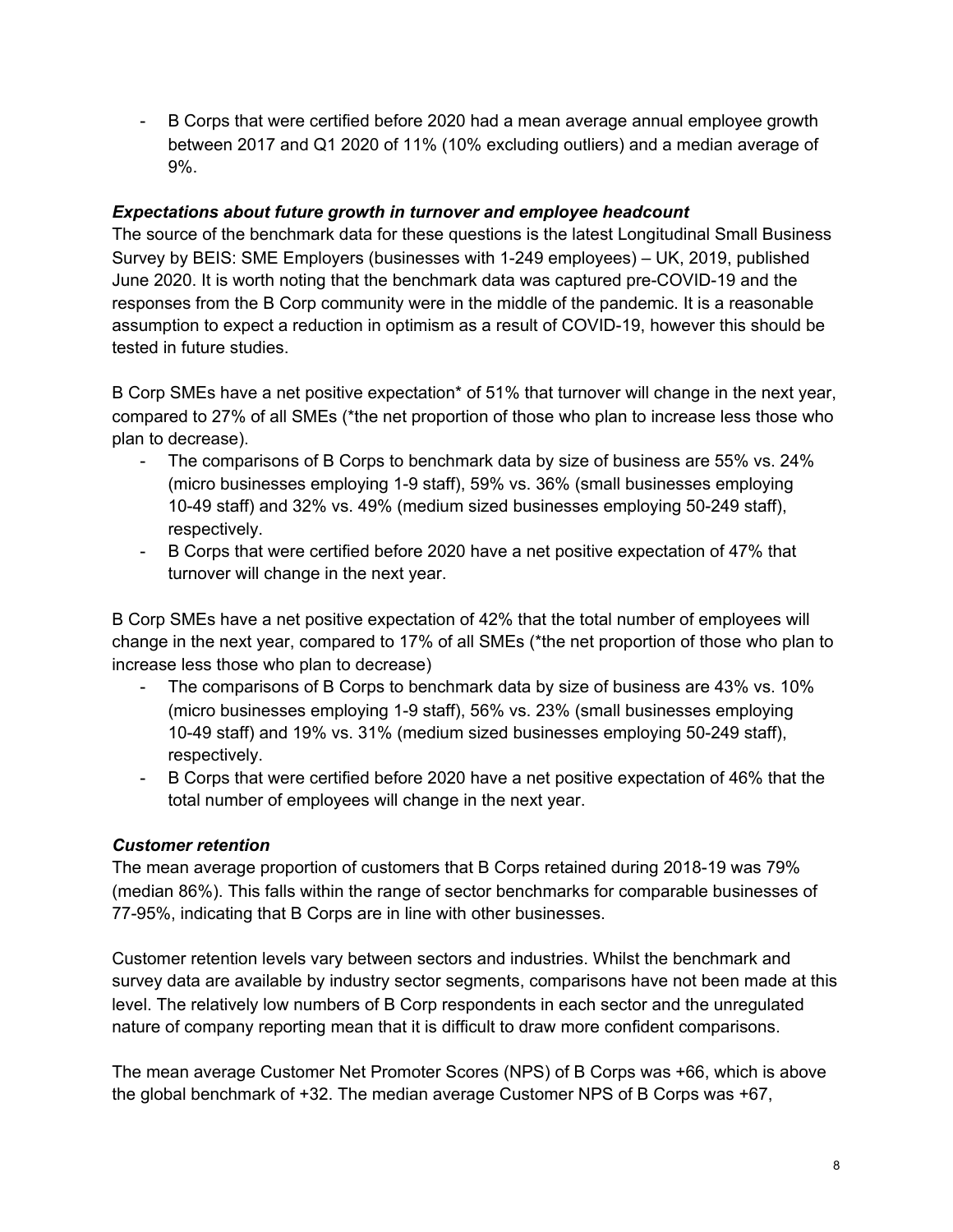compared to a median score of +44 for all global organisations. These draw upon a very small sample size (n=16). Furthermore, the calculation, which is sometimes misunderstood, was performed by survey respondents, as such a consistent methodology has not been verified.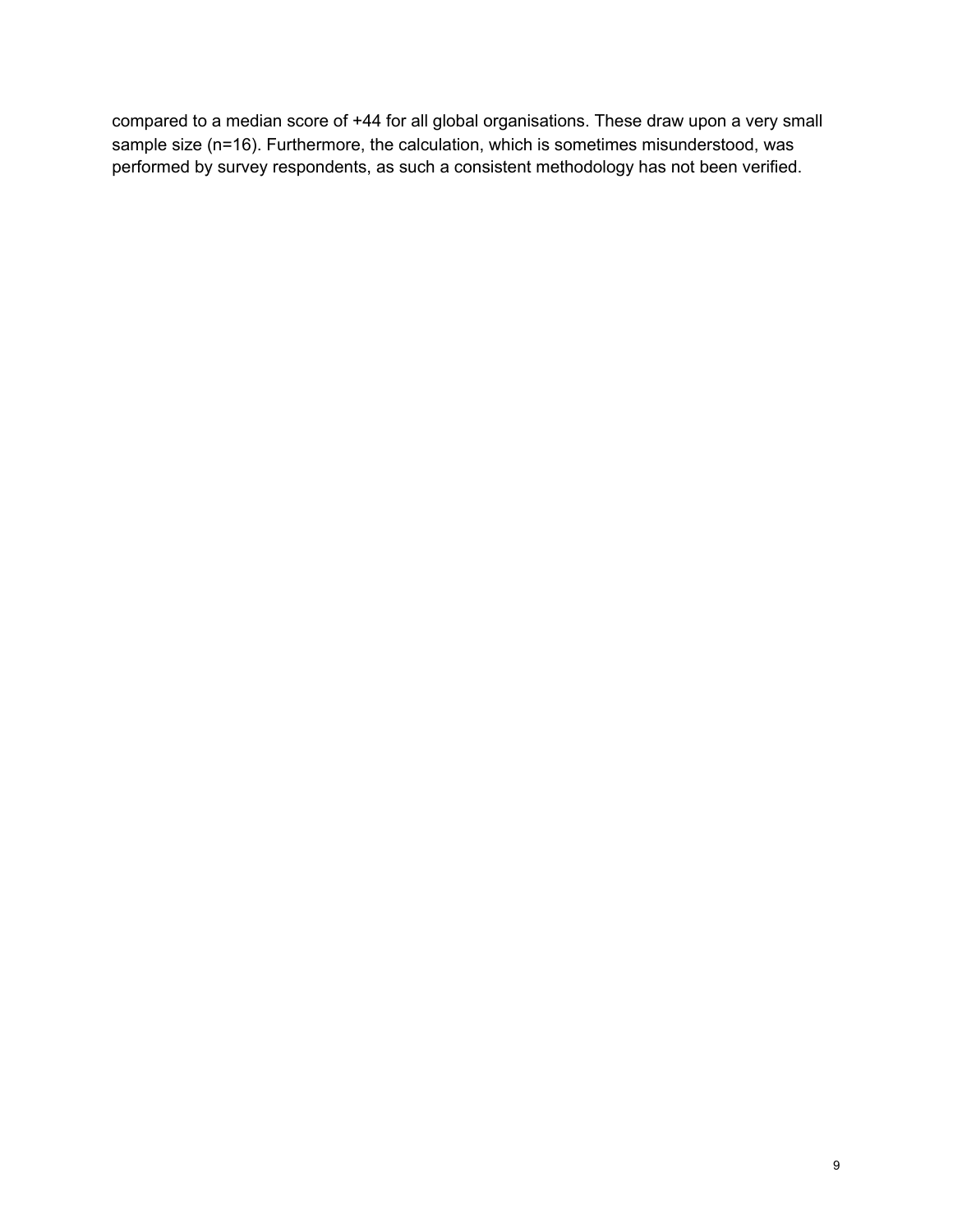### **3.2 People**

A variety of metrics were used to assess relative B Corp performance in the areas of (i) employee retention and engagement; (ii) employee diversity; and (iii) pay.

In summary, the data suggests that B Corp SMEs tend to have lower rates of staff attrition, higher staff engagement, greater investment in staff training and development and slightly lower gender pay gaps than SMEs on average. The B Corp community are broadly in line with market benchmarks for overall pay (once adjusted for sector mix) and the proportion of women and minority ethnic groups in the workforce, although they are significantly more likely than average to have at least one woman on their leadership team.

#### *Employee retention and engagement*

B Corp SMEs reported an average staff attrition rate of 10% in the past year, compared to 16% for the wider business population in 2019, as measured as the median rate by the CIPD. A separate study by the Office for National Statistics (ONS) of all business employee turnover levels across 2017-2018 indicates an annual average rate of 20% staff attrition.

37% of all B Corps had an average of at least 50 applicants per vacancy over the past year, with 14% attracting an average of over 100 applicants per vacancy. A survey by Wave Tracker R monitoring most commonly used online recruitment platforms suggests an average of 42 applicants per vacancy in autumn 2020, compared to an average of approximately 10 in 2019. This comparison should be treated with caution as it is challenging to find reliable benchmark data for this metric and the data has changed very significantly post COVID-19.

On average, B Corps have made 30 people redundant per 1000 employees in the past 12 months, compared to a UK wide average for all businesses of 20 people per 1000 employees. (Source: ONS Labour Market Overview, November 2020, 12 months to Sept 2020). This higher rate is driven by B Corp SMEs (average rate of 51 redundancies per 1000 employees. More research is required here to assess whether this difference is driven by sector or size of business mix or other intrinsic factors, especially as this is the only metric assessed where B Corp data is significantly less positive than the wider market.

88% of B Corp SMEs employees would recommend their company as a good place to work, compared to an average of 70% for the UK business population as a whole, as per a survey of UK staff engagement in 2019 by Culture Amp. The split for B Corp businesses by size is micro (95%), small (90%), medium (79%), large (72%). This holds for previous cohorts. 87% B Corp SMEs that were certified before 2020 would recommend their company as a good place to work.

93% B Corp SMEs arranged or funded training or development for staff in the past year, compared to 49% for all SMEs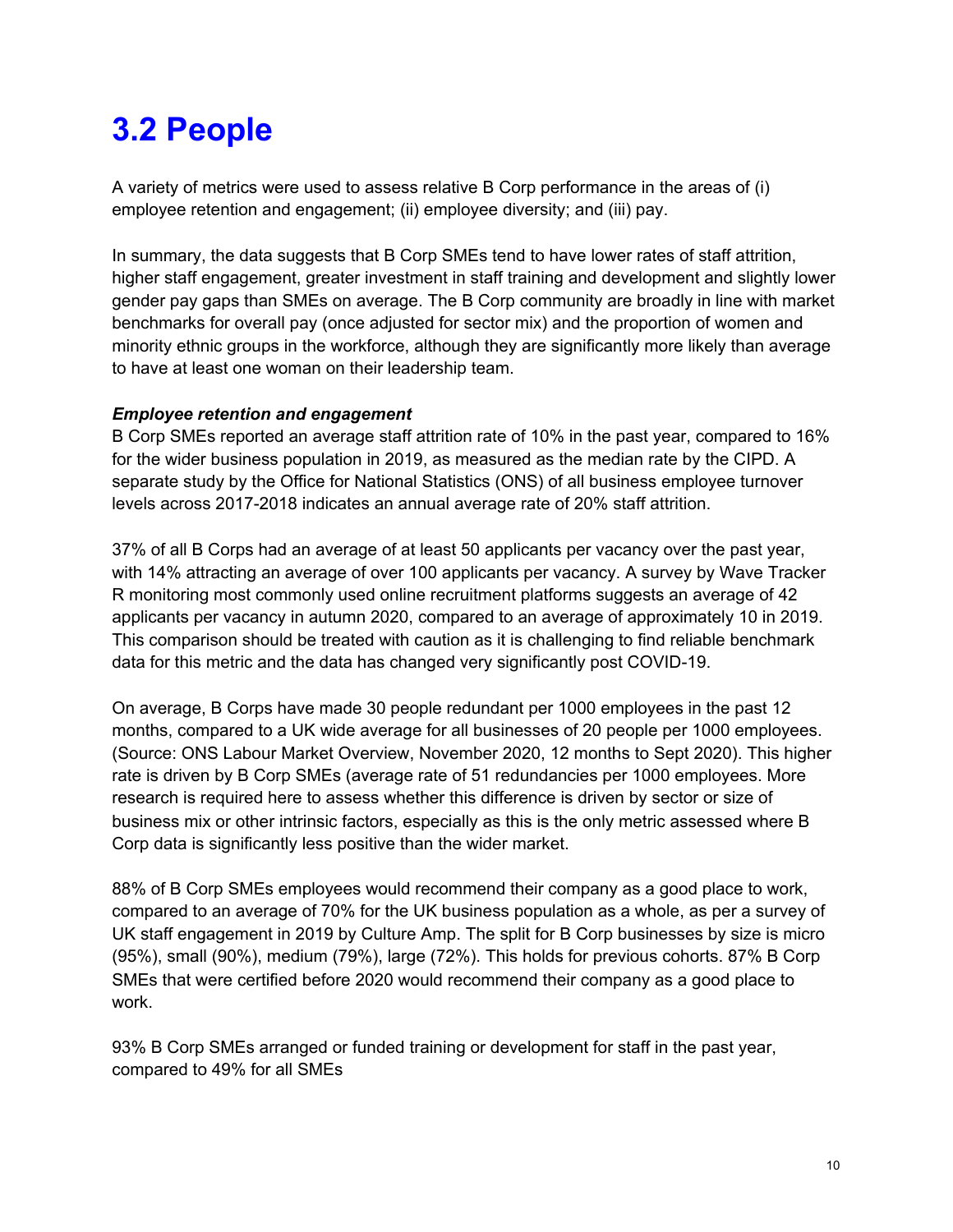- The comparisons of B Corps to benchmark data by size of business are 90% vs. 43% (micro businesses employing 1-9 staff), 91% vs. 76% (small businesses employing 10-49 staff) and 100% vs. 88% (medium sized businesses employing 50-249 staff), respectively.
- 94% B Corp SMEs that were certified before 2020 arranged or funded training or development for staff in the past year.

### *Employee diversity*

On average, the proportion of B Corps' workforces that are female is broadly in line with the UK workforce as a whole, at 51% versus 48% respectively (benchmark source is ONS Labour Force Study, June 2020).The split for B Corp businesses by size is micro (56%), small (50%), medium (51%).

Similarly, on average, the proportion of B Corps' workforces that are from minority ethnic groups is broadly in line with the UK workforce as a whole, at 13% versus 13% respectively (benchmark source is ONS Labour Force Study, June 2020). The split for B Corp businesses by size is micro (8%), small (14%), medium (15%).

82% of B Corp SME leadership teams include at least one woman, compared to 54% for the average SME. The difference is particularly marked for B Corp medium size businesses.

- The comparisons of B Corps to benchmark data by size of business are 69% vs. 53% (micro businesses employing 1-9 staff), 82% vs. 61% (small businesses employing 10-49 staff) and 100% vs. 59% (medium sized businesses employing 50-249 staff), respectively.
- 81% of B Corp SMEs that were certified before 2020 have leadership teams that include at least one woman.

21% of B Corp SMEs state that they have a chief executive who identifies as female, compared to 15% of all SMEs that state that they are female led. The difference is particularly notable for micro businesses.

- The comparisons of B Corps to benchmark data by size of business are 27% vs. 15% (micro businesses employing 1-9 staff), 24% vs. 15% (small businesses employing 10-49 staff) and 10% vs. 11% (medium sized businesses employing 50-249 staff), respectively.
- 20% of B Corp SMEs that were certified before 2020 state that they have a chief executive who identifies as female.

5% of B Corp SMEs report that they have a leadership team where at least half the members are from a minority ethnic group, which is the same proportion reported by all SMEs.

44% B Corp SMEs intend to have an apprenticeship start in the next 12 months, compared to 13% of all SMEs. The average number of apprentices hired per B Corp SME in the last 12 months is 0.5 FTE compared to 0.2 FTE for all SMEs.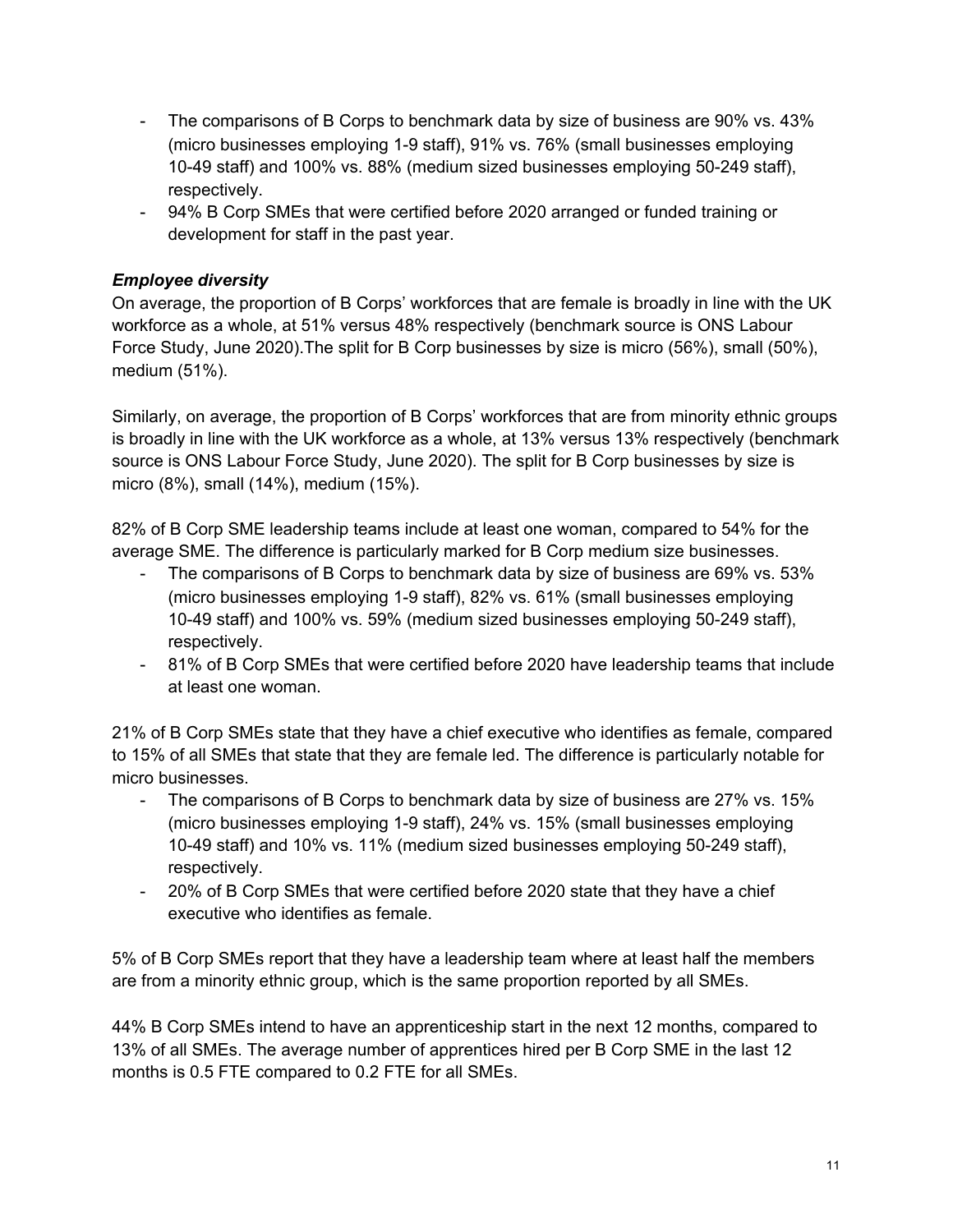- The comparisons for intention to hire of B Corps to benchmark data by size of business are 38% vs. 11% (micro businesses employing 1-9 staff), 41% vs. 20% (small businesses employing 10-49 staff) and 59% vs. 33% (medium sized businesses employing 50-249 staff), respectively.
- 41% B Corp SMEs that were certified before 2020 intend to have an apprenticeship start in the next 12 months.

#### *Pay*

The 2019 median average monthly base gross pay for all B Corps is £3.3k. The split for B Corp businesses by size is micro (£3.1k), small (£3.7k), medium (£3.6k), large (£2.5k).

As comparison, the 2019 average median monthly base pay for all UK businesses is £2.2k. However, this amount varies significantly by sector, with the average for the financial services sector being £4.2k, information and communication £3.4k and professional, scientific and technical sector £3.0k.

The differences between average B Corps and benchmark base pay is likely due to the mix of sectors within the B Corp community being skewed to higher paying sectors, such as financial and professional services. The source of benchmark data: ONS average weekly earnings.

The average gender pay gap in 2019 was 13% for B Corps, compared to 16% for the average UK business in April 2020 (19% April 2018, not available for 2019). The split for B Corp businesses by size is micro (21%), small (6%), medium (18%), large (7%). Benchmark source is ONS Labour Force Study, June 2020.

The ratio of total average annual pre-tax earnings for the top 1% of earners to bottom 10% earners in all B Corps is 5. This compares to a UK wide ratio of 14 of the top 1% to bottom 10% of pre tax income, as measured by the latest ONS percentile analysis of pre-tax income. Although the benchmark is of taxable income rather than salary it suggests that B Corp pay distribution is less unequal than for the workforce as a whole.

*Footnote 1: The source of the benchmark data is the latest Longitudinal Small Business Survey by BEIS: SME Employers (businesses with 1-249 employees) – UK, 2019, published June 2020.*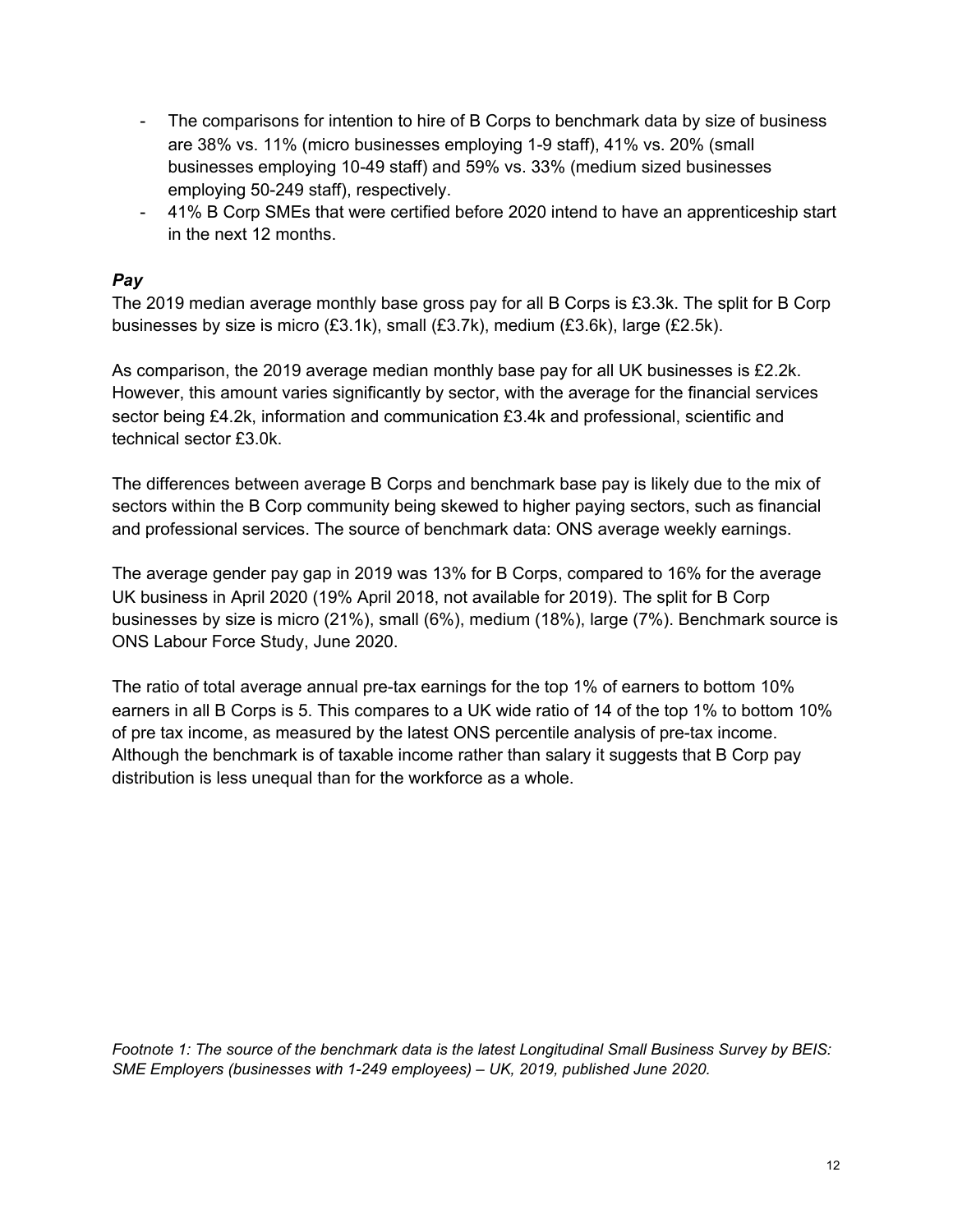# **3.3 Innovation**

The metrics used to assess the extent of innovation activity access are responses to the following three questions in the B Corps survey:

(i) What total investment in R&D has your business made in the past three years? (ii) Has your business applied for or received R&D tax credits in the past 3 years? (iii) Has your business introduced new or significantly improved goods or services in the last

three years?

The source of the benchmark data for all three questions is the latest Longitudinal Small Business Survey by BEIS: SME Employers (businesses with 1-249 employees) – UK, 2019, published June 2020.

33% B Corp SMEs state that they invested more than £100k in R&D in the past three years, versus 18% of all SMEs

- The comparisons of B Corps to benchmark data by size of business are 18% vs. 13% (micro businesses employing 1-9 staff), 29% vs. 30% (small businesses employing 10-49 staff) and 55% vs. 48% (medium sized businesses employing 50-249 staff), respectively.
- 23% B Corp SMEs that were certified before 2020 state that they invested more than £100k in R&D in the past three years.

45% B Corp SMEs have applied for or received R&D tax credits in the past 3 years, compared to 6% of the wider SME population

- The comparisons of B Corps to benchmark data by size of business are 54% vs. 4% (micro businesses employing 1-9 staff), 38% vs. 13% (small businesses employing 10-49 staff) and 45% vs. 20% (medium sized businesses employing 50-249 staff), respectively.
- 32% B Corp SMEs that were certified before 2020 have applied for or received R&D tax credits in the past 3 years.

84% B Corp SMEs claim that they have introduced new or significantly improved goods or services in the last three years, versus 41% of all SMEs

- The comparisons of B Corps to benchmark data by size of business are 90% vs. 41% (micro businesses employing 1-9 staff), 82% vs. 42% (small businesses employing 10-49 staff) and 80% vs. 52% (medium sized businesses employing 50-249 staff), respectively.
- 83% B Corp SMEs claim that they have introduced new or significantly improved goods or services in the last three years.

These metrics suggest that B Corp SME businesses see significantly higher levels of innovation as measured by applications for R&D tax credits and introductions of new goods and services.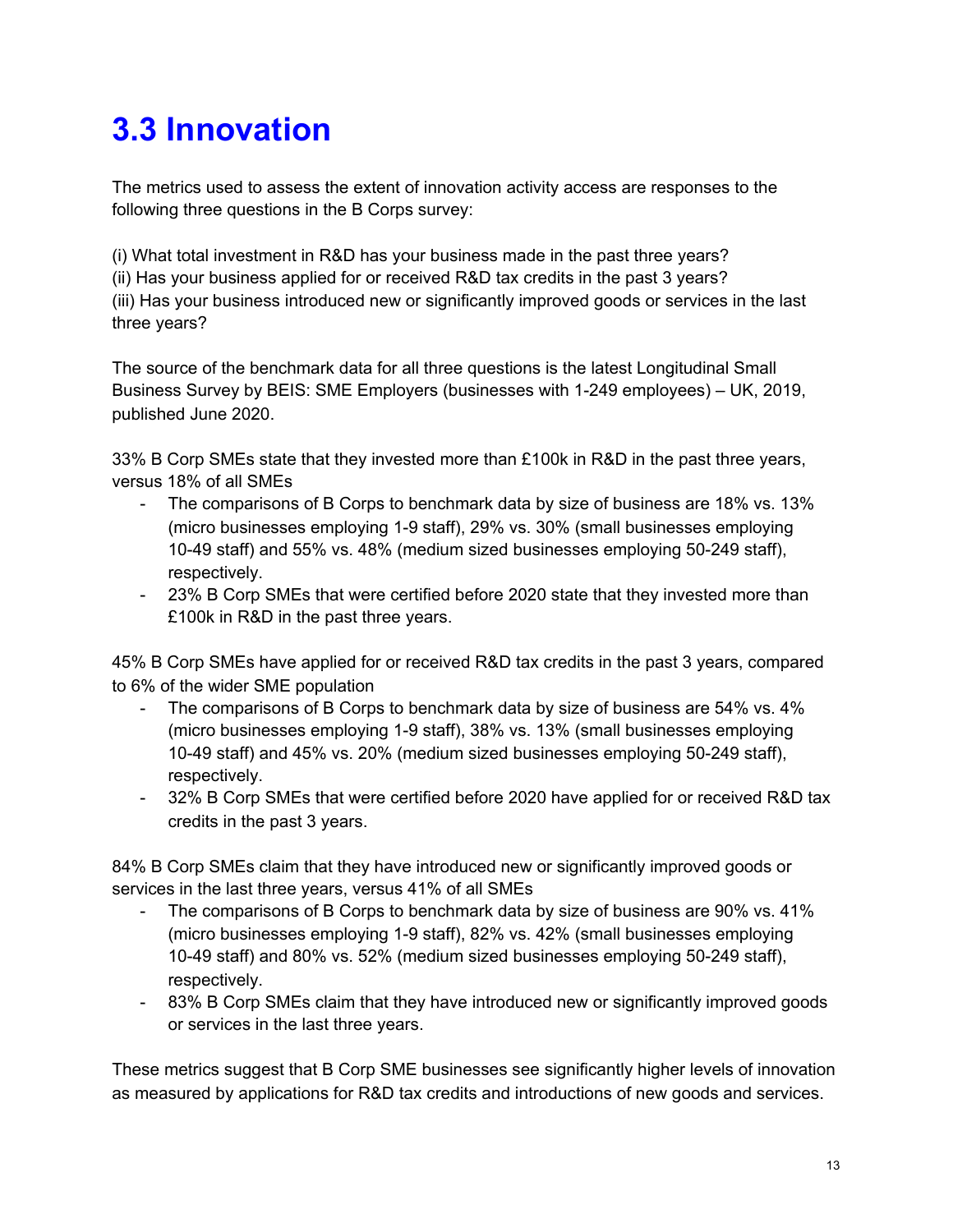Interestingly when B Corps do invest in R&D, it has been at a similar, or slightly higher, level to the wider SME population.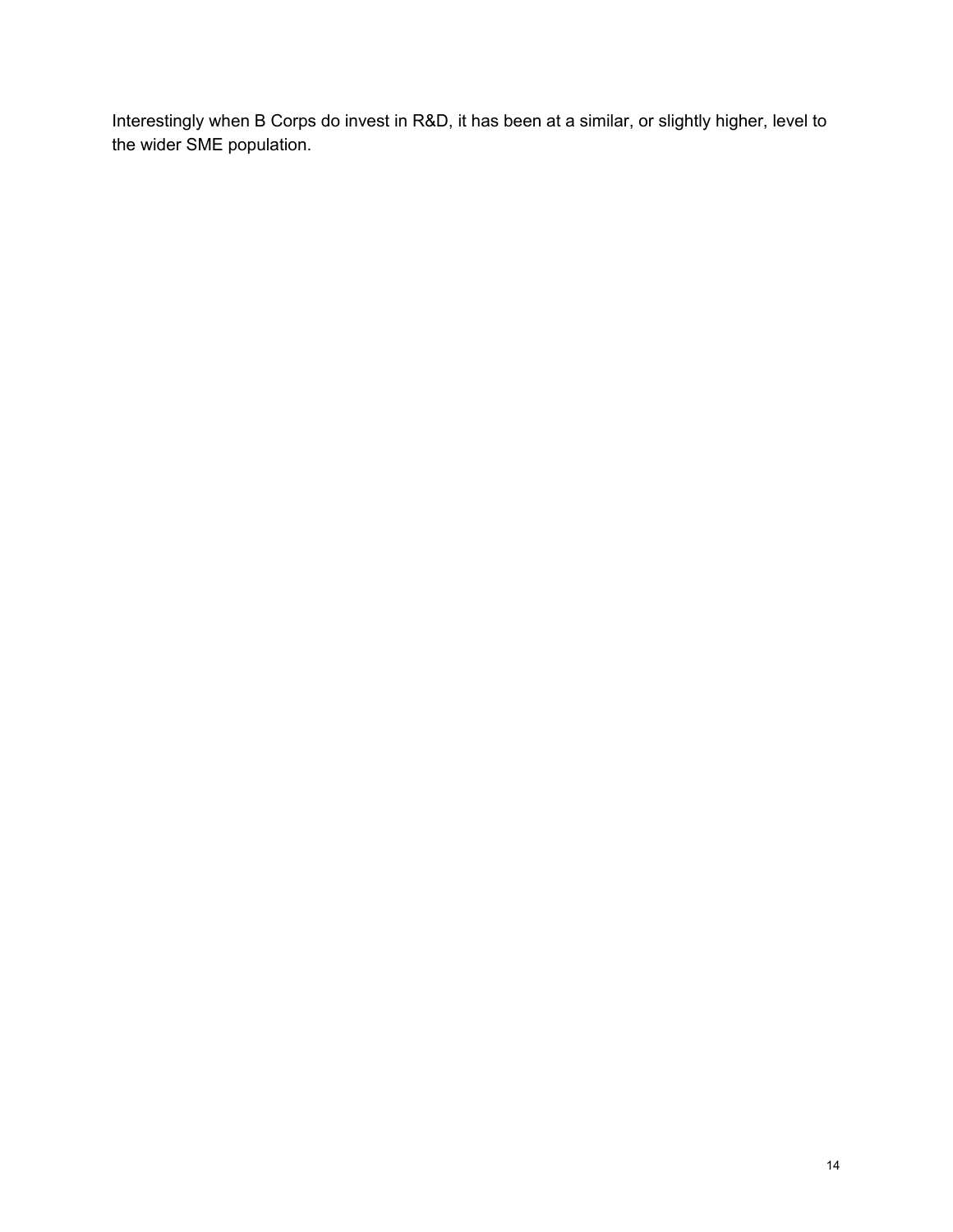# **3.4 Financing**

The two metrics used to assess access to external finance are responses to the following two questions in the B Corps survey, for SMEs that were seeking external debt or equity finance over the past 12 months:

(i) What % of external debt finance has your business actually secured?

(ii) What % of external equity finance has your business actually secured?

The source of the benchmark data for both questions is the latest Longitudinal Small Business Survey by BEIS: SME Employers (businesses with 1-249 employees) – UK, 2019, published June 2020.

65% B Corp SMEs who sought equity finance secured all (or more) of the required amount, versus 56% of the wider SME population.

- The comparisons of B Corps to benchmark data by size of business are 57% vs. 58% (micro businesses employing 1-9 staff), 75% vs. 50% (small businesses employing 10-49 staff) and 50% vs. 56% (medium sized businesses employing 50-249 staff), respectively.
- 63% B Corp SMEs that were certified before 2020 who sought equity finance secured all (or more) of the required amount.

Interestingly, 20% of all B Corps SME survey respondents stated that they had sought equity finance over the past 12 months, compared to just 2% of all SMEs. This shift may possibly be as a result of COVID-19, and the trend should be tracked over the coming years to assess whether related to other factors such as faster turnover growth rates.

77% B Corp SMEs who sought debt finance secured all (or more) of the required amount, versus 78% of the wider SME population.

- The comparisons of B Corps to benchmark data by size of business are 57% vs. 77% (micro businesses employing 1-9 staff), 94% vs. 82% (small businesses employing 10-49 staff) and 73% vs. 86% (medium sized businesses employing 50-249 staff), respectively.
- 65% B Corp SMEs that were certified before 2020 who sought debt finance secured all (or more) of the required amount.

It is notable that 51% of B Corps SME survey respondents stated that they had sought external debt finance over the past 12 months, compared to just c10% of all SMEs. This may suggest that B Corp SMEs had a greater need for additional working capital or cash flow in the business than the average SME. As with equity finance, this shift may possibly be as a result of COVID-19, and the trend should be tracked over the coming years to assess whether related to other factors such as faster turnover growth rates.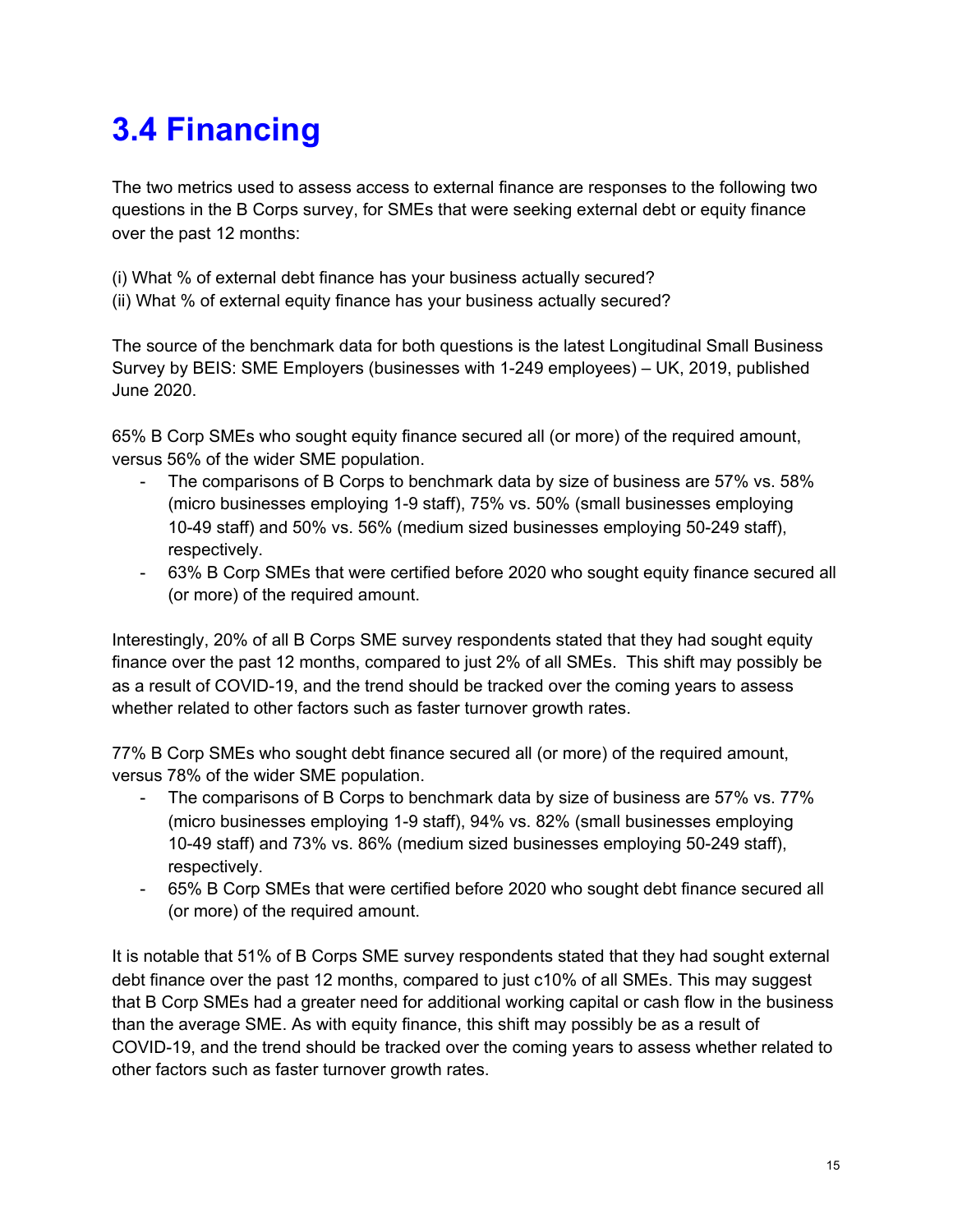Both metrics of success in securing finance suggest that B Corp SME businesses are broadly equally as likely as the wider SME population to be successful in securing external finance, although the data suggests micro B Corp businesses are significantly less likely than their peers to secure debt finance.

In terms of the amount of external debt finance sought over the past 12 months, the mean average for B Corp SMEs is £750k compared to £437k for all SMEs who sought debt finance. This data should be treated with caution given the relatively small sample size and the impact of outliers on the mean.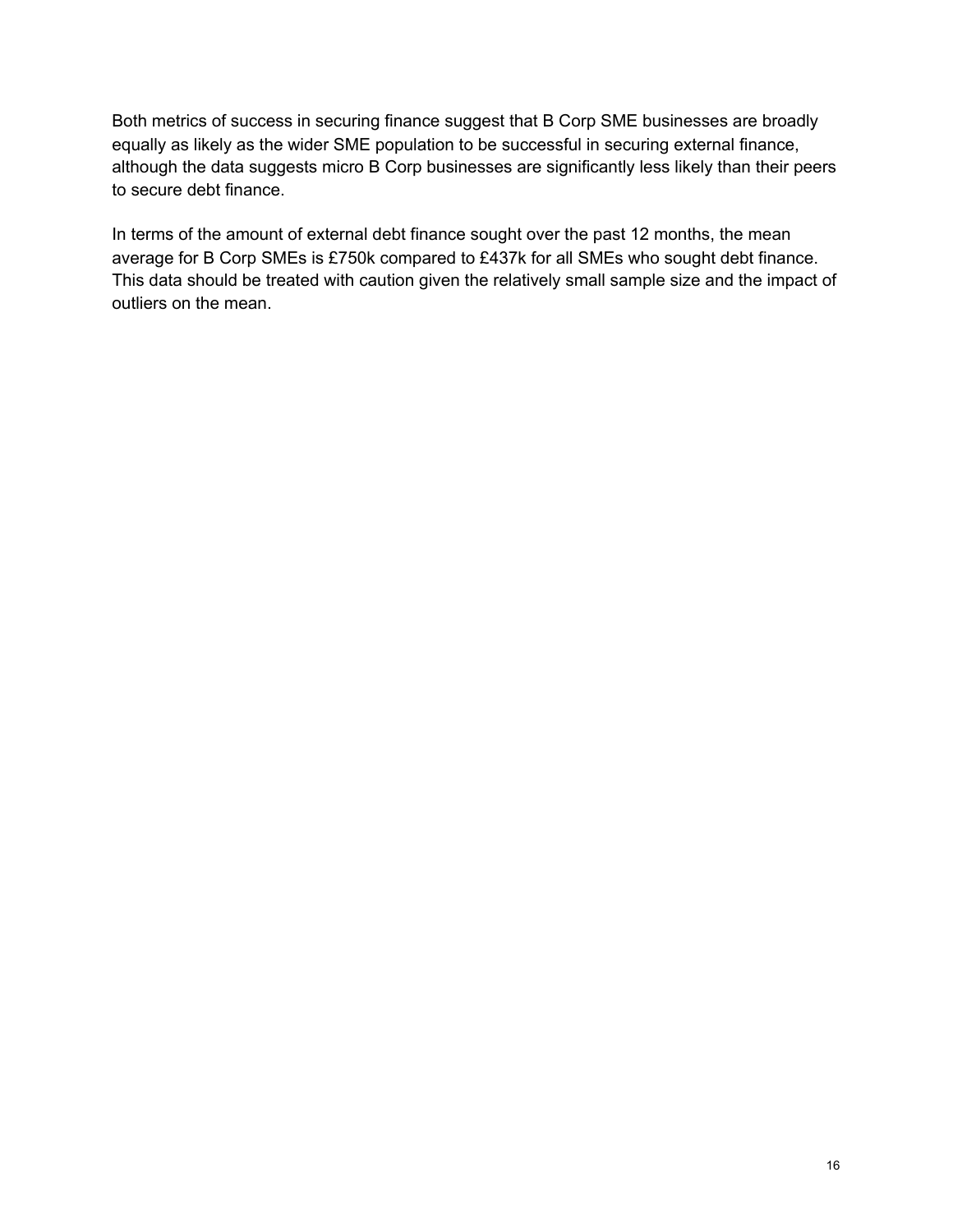## **3.5 Governance**

The two metrics used to assess robustness of governance are responses to the following two questions in the B Corps survey:

- (i) Does your business have a formal business plan?
- (ii) Does your business have a formal system for tracking and reviewing business performance?

The source of the benchmark data for both questions is the latest Longitudinal Small Business Survey by BEIS: SME Employers (businesses with 1-249 employees) – UK, 2019, published June 2020.

73% B Corp SMEs state they have a formal business plan, compared to 41% of the wider SME population.

- The comparisons of B Corps to benchmark data by size of business are 75% vs. 38% (micro businesses employing 1-9 staff), 71% vs. 57% (small businesses employing 10-49 staff) and 74% vs. 70% (medium sized businesses employing 50-249 staff), respectively.
- 72% B Corp SMEs that were certified before 2020 state they have a formal business plan

93% B Corp SMEs state they have processes in place to ensure formal tracking of business performance, compared to 52% of all SMEs.

- The comparisons of B Corps to benchmark data by size of business are 86% vs. 29% (micro businesses employing 1-9 staff), 94% vs. 48% (small businesses employing 10-49 staff) and 100% vs. 71% (medium sized businesses employing 50-249 staff), respectively.
- 94% B Corp SMEs that were certified before 2020 state they have processes in place to ensure formal tracking of business performance

Both metrics suggest that B Corp SME businesses are significantly more likely to have formal planning and performance processes in place than the wider SME population. This is particularly the case for micro and small sized businesses, which may reflect the fact that there is a greater proportion of business to business, professional services / consultancy businesses within the B Corp community.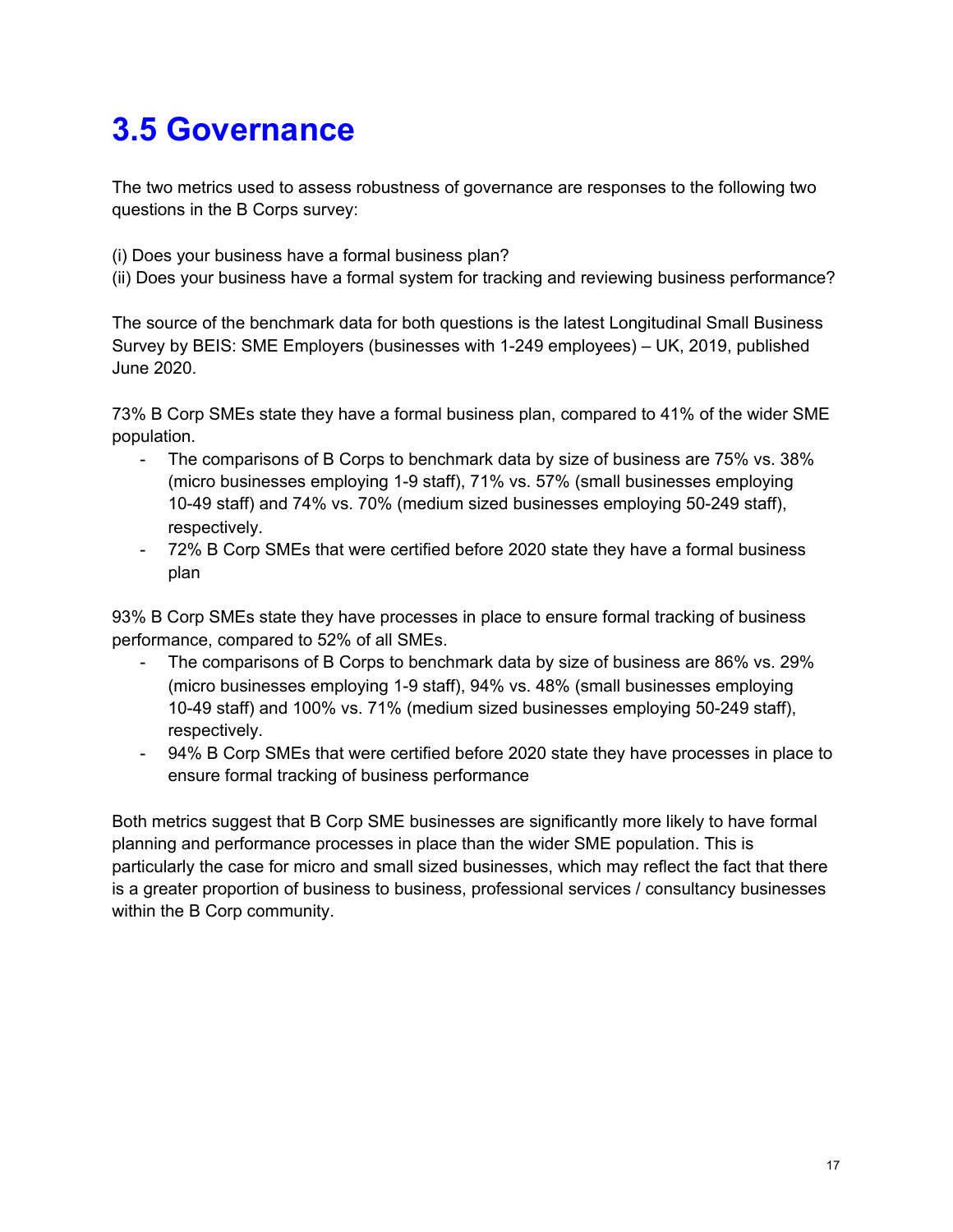# **3.6 Community Engagement**

The two metrics used to assess attitudes towards community engagement are responses to the following two questions in the B Corps survey:

(i) How important to your company is working to enhance civic and community engagement? (ii) Does your company enable employees to participate in volunteering activities during work time?

The source of the benchmark data for the first question is the latest Longitudinal Small Business Survey by BEIS: SME Employers (businesses with 1-249 employees) – UK, 2019, published June 2020.

.The source of the benchmark data for the second question is the Time Well Spent report, June 2019.

95% B Corp SMEs state that working to enhance civic and community engagement is medium/high importance to their company, compared to 50% of the wider SME population.

- The comparisons of B Corps to benchmark data by size of business are 97% vs. 48% (micro businesses employing 1-9 staff), 91% vs. 58% (small businesses employing 10-49 staff) and 100% vs. 62% (medium sized businesses employing 50-249 staff), respectively.
- 96% B Corp SMEs that were certified before 2020 state that working to enhance civic and community engagement is medium/high importance to their company.

97% B Corps with 50+ employees state they enable employees to participate in volunteering activities during work time, compared to 51% of all companies with 50+ employees. The comparisons of B Corps to benchmark data for micro businesses employing 0-5 staff are 93% vs. 80%, and 100% of B Corps with 250+ employees surveyed said they enable employees to participate in volunteering activities during work time.

Both metrics suggest that B Corp businesses are significantly more likely to participate, either directly or indirectly in activities that enhance civic and community engagement, than other companies. This is particularly the case for micro and small sized businesses.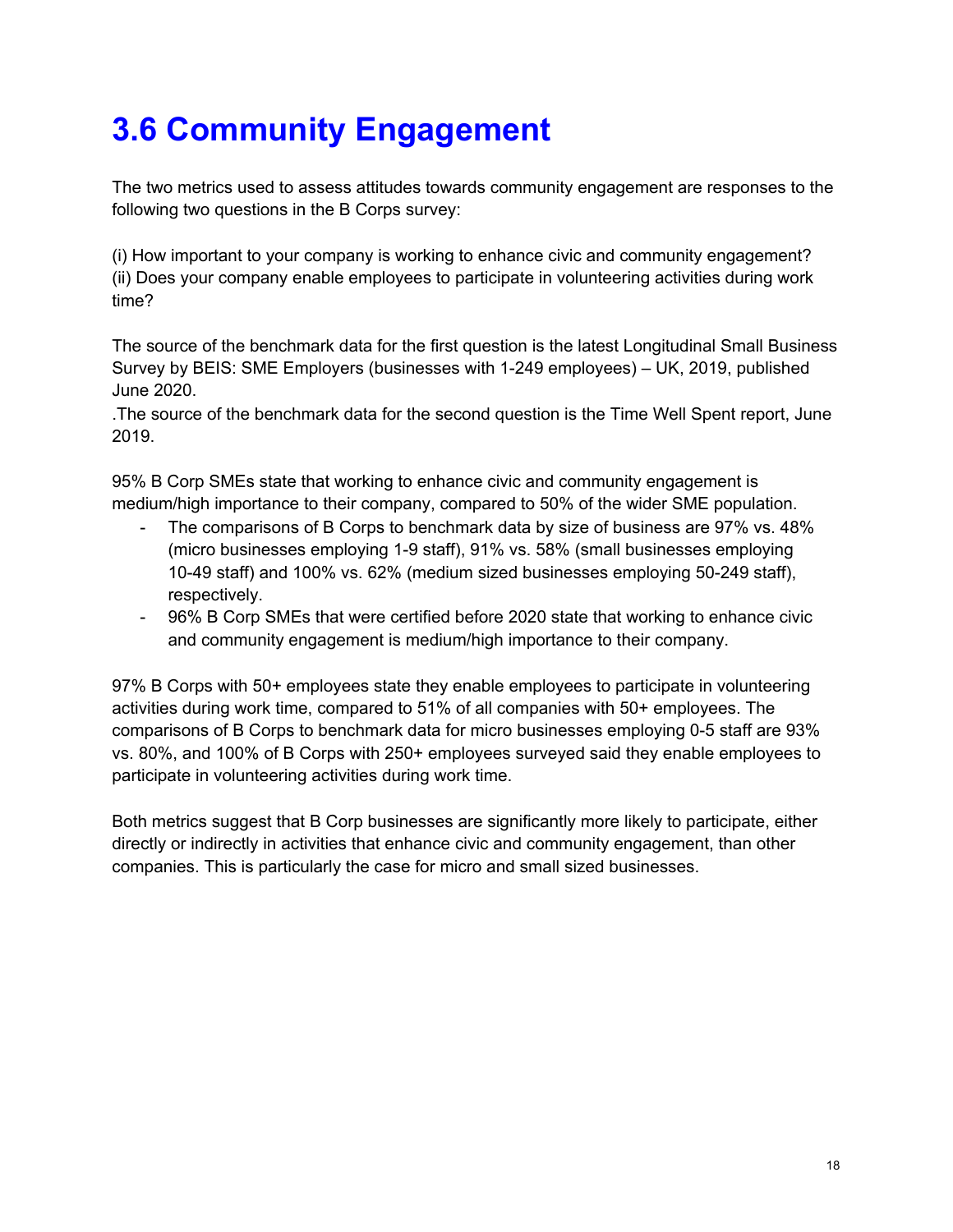## **4. Recommendations**

Throughout the course of this research project, a number of recommendations have been identified for researchers, policy makers, business and the B Corp community to consider:

- Whilst the survey data has high statistical confidence as a representative sample by which to assess the performance of B Corps in the UK, it is for the most part a snapshot of a single moment in time. Future analysis would benefit from systematic and annual collection of data from the B Corp community. This would encourage more B Corps to participate and allow year on year comparisons to identify trends in performance, attitudes and behaviours. A larger sample size, as the community grows, will also open up additional research and analysis including comparisons by geographic region and industry sector segments.
- Care has been taken to align the question wordings and timings with external benchmark data as closely as possible. Aligning future analysis and data collection with the timings of benchmark data will ensure greater ease of benchmark comparison. All the benchmark data sources used for this report were freely available and listed in this report.
- For the reasons stated in this report, the B Corp survey turnover data is highly sensitive to individual responses. The growth in turnover of the B Corp community merits further tracking, research and analysis over time.
- The positive relationship between purpose-driven companies (which includes B Corps) and existing and potential customers, has been cited in previous research conducted by B Lab UK and Re:Generate. The findings in this report do not contradict these findings, however neither can they substantiate it. More detailed research and analysis into customer retention and loyalty, including Customer NPS, is recommended to explore the relationship further.
- The wider B Corp movement includes businesses that aspire to achieve certification. Extending the data collection and analysis to those who have started, but not completed, the certification process would provide additional insight into businesses seeking to balance profit with people and the planet.
- Relative to the wider UK SME population B Corp movement seems to be underrepresented in micro businesses (those with 1-9 employees) and some key sectors such as construction, accommodation and food. There may be an opportunity to do some market research to understand what barriers and enablers there may be to such businesses becoming B Corps in order to accelerate growth of the overall movement.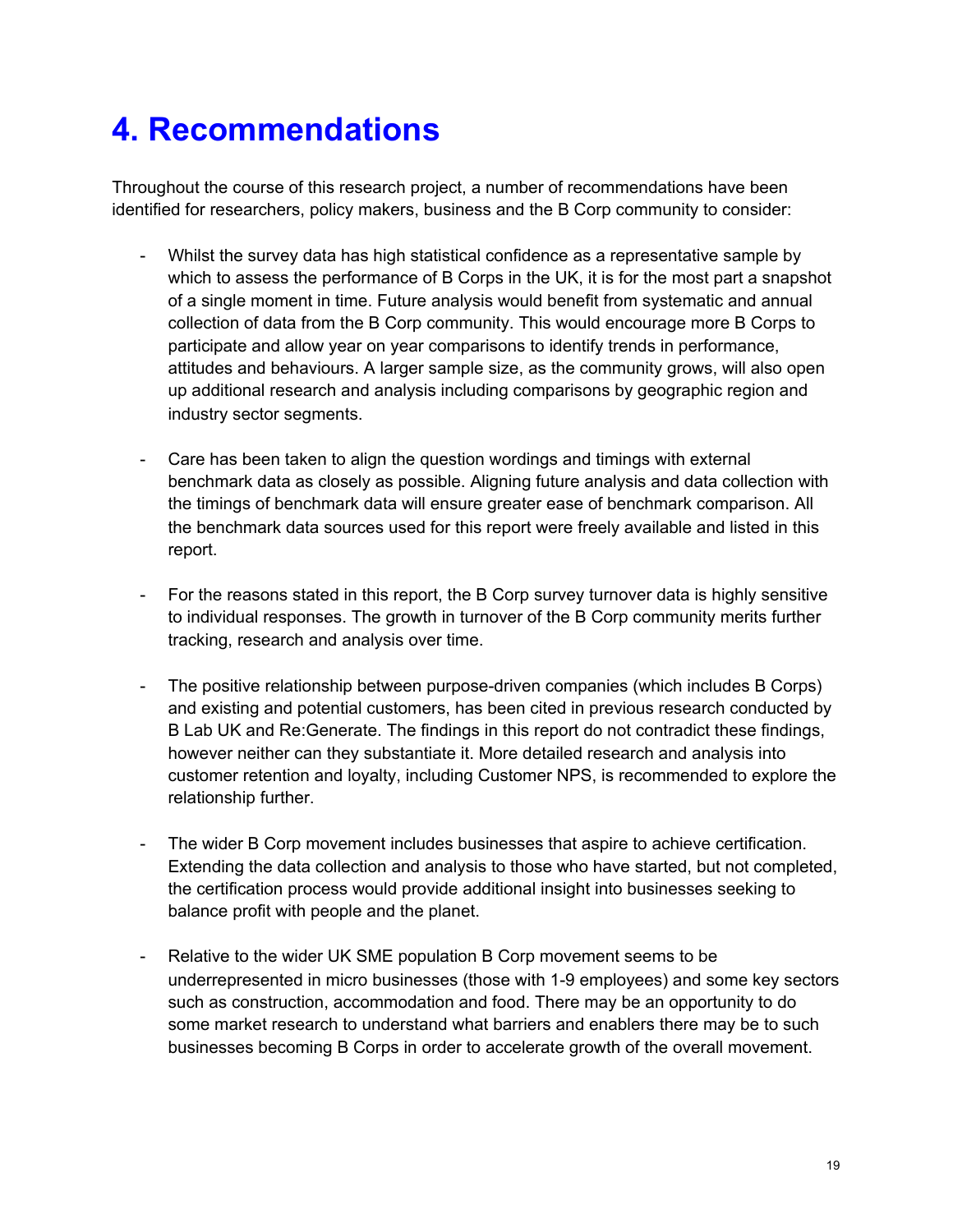- The findings in this report do not imply that superior financial or operational performance is directly caused by B Corp certification. However there are a number of interesting and positive differences between the survey response and the benchmark data sets. Further research and analysis should seek to understand the extent to which there is a direct causal relationship between financial and/or operational performance and the B Corp certification. Possible hypotheses to be explored include:
	- The rigorous external assessment and certification process required to register as a B Corp is beneficial to the financial and operational processes and performance of the business;
	- Independent external verification (such as the B Corp certification) for a business' social outcomes leads to higher customer loyalty, which in turn drives growth;
	- Independent external verification for a business' social outcomes results in a more committed and productive workforce;
	- B Lab UK's emphasis on building an engaged, collaborative community is leading to an accelerated sharing of good practice which is benefiting all businesses;
	- Business leaders who value innovation are more likely to be attracted to the innovative B Corp model, potentially explaining why B Corps seem to have a greater likelihood than average of applying for R&D tax credits and launching new goods and services;
- Throughout this research, several statistical outliers were identified, both positive and negative. The reasons behind such outliers is beyond the scope of this report, but provides an opportunity for the community to learn from itself. Further work to explore the circumstances behind such outliers has the potential to bring further benefit to other B Corps and the movement as a whole.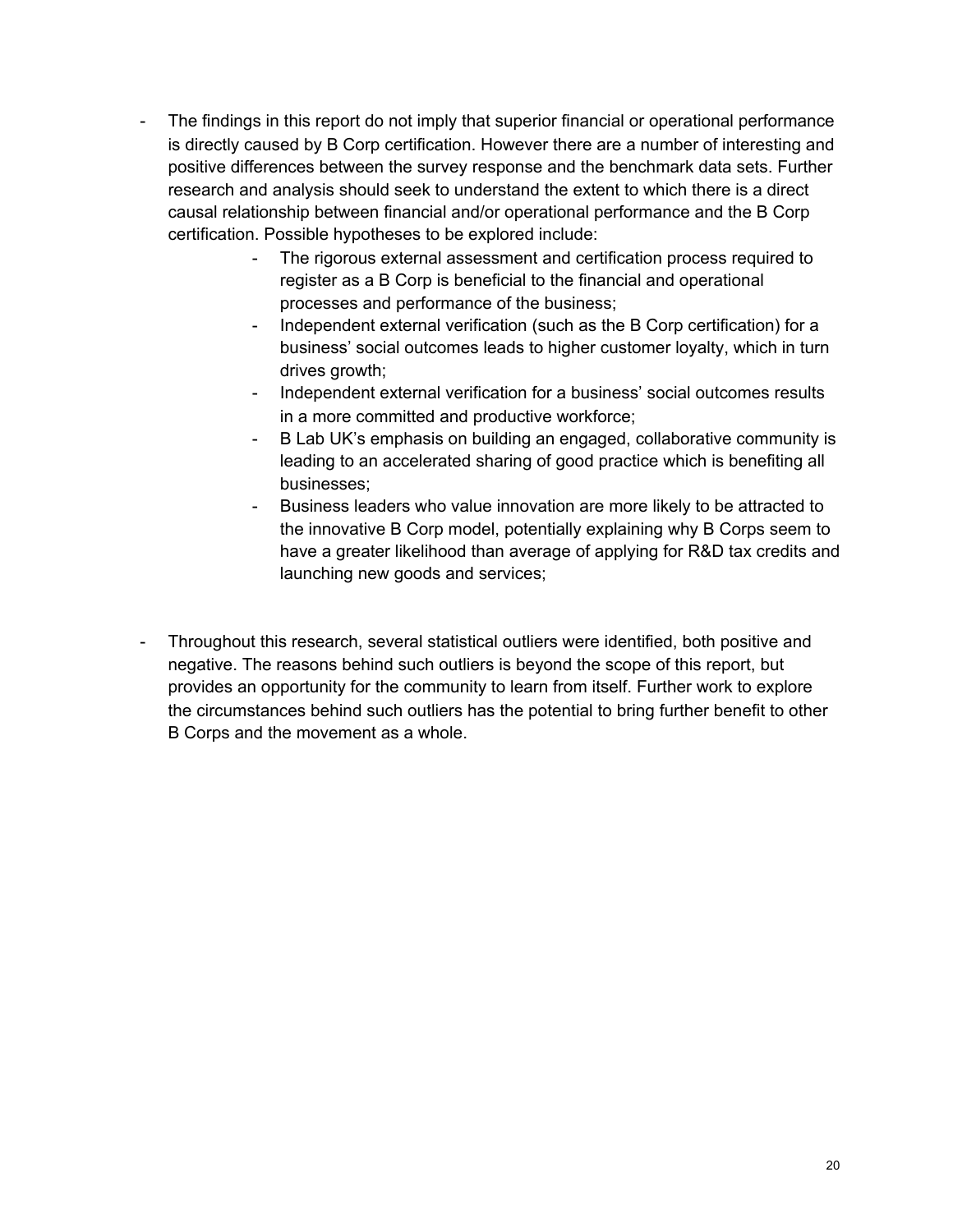## **5. About the Authors**

This report was commissioned by B Lab UK and conducted by independent consultants with expertise in the profit with purpose sector.

#### **Craig Morley MBE**

Craig is an experienced Chief Executive, economist and strategic adviser with a track record of starting and rapidly scaling social businesses. Craig has extensive experience of leadership, strategy, data analysis, advocacy, government and media relations. Craig started his career with Procter & Gamble, Marakon Consulting and Rio Tinto. He was Co-founder and Chief Executive of The Challenge, a leading UK youth and community charity. He was also Managing Director at Ovo, the UK's first large-scale community energy business, and COO at the Raspberry Pi Foundation.

#### **Mark Goodchild**

Mark is a management consultant with expertise in supporting the growth of purpose-driven organisations. Mark has particular experience in leadership, strategic analysis, business planning, and policy development. Previously Mark was a consultant at Accenture within Financial Services; co-founder and Managing Director of Challenge Partners, a national school improvement venture; and advisor to think-tank, the Centre for Social Justice. He is currently on the senior team at Social Minds Consulting advising health and social care businesses.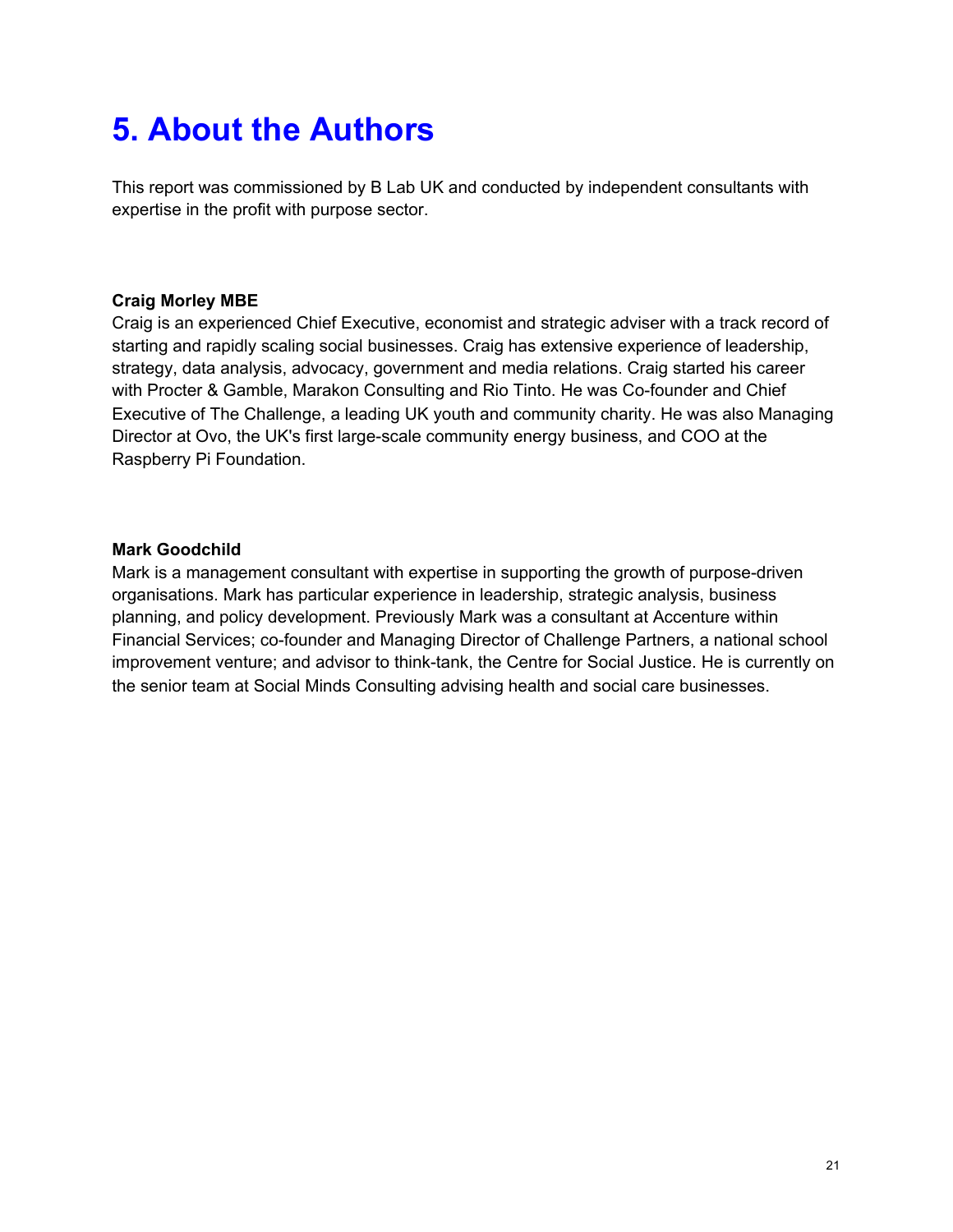# **6. Appendices**

### **B Corp community survey questions where comparative benchmark data available**

| Area                | <b>Survey question</b>                                                                                                 |
|---------------------|------------------------------------------------------------------------------------------------------------------------|
|                     |                                                                                                                        |
| Introduction        | Name of your business                                                                                                  |
|                     | Your name and role                                                                                                     |
|                     |                                                                                                                        |
| Employee numbers    | How many total employees does your business have on payroll (incl. full-time<br>and part-time)?                        |
|                     | How do you expect the total number of employees will change in the next twelve<br>months?                              |
|                     |                                                                                                                        |
| Employee attrition  | As a percentage, what has your staff attrition rate been in the past twelve<br>months?                                 |
|                     |                                                                                                                        |
| Average pay         | What was median monthly base pay in your business in 2019?                                                             |
|                     |                                                                                                                        |
| Pay distribution    | What is the current total average annual earnings $(Ek)$ for employees in your<br>company, in the top 1% of earners?   |
|                     | What is the current total average annual earnings (£k) for employees in your<br>company, in the bottom 10% of earners? |
|                     | What was the 2019 total average annual earnings $(Ek)$ for employees in your<br>company who are male?                  |
|                     | What was the 2019 total average annual earnings (£k) for employees in your<br>company who are female?                  |
|                     |                                                                                                                        |
| Workforce diversity | What proportion of your employees identify as female?                                                                  |
|                     | What proportion of your employees are from minority ethnic groups?                                                     |
|                     | How many apprenticeship starts has your business had in the last year?                                                 |
|                     | Do you intend to have any apprenticeship starts in the next 12 months?                                                 |
|                     | As a percentage what proportion of your leadership team identify as women?                                             |
|                     | Does your chief executive identify as a woman?                                                                         |
|                     | Are at least half of your leadership team from minority ethnic groups?                                                 |
|                     |                                                                                                                        |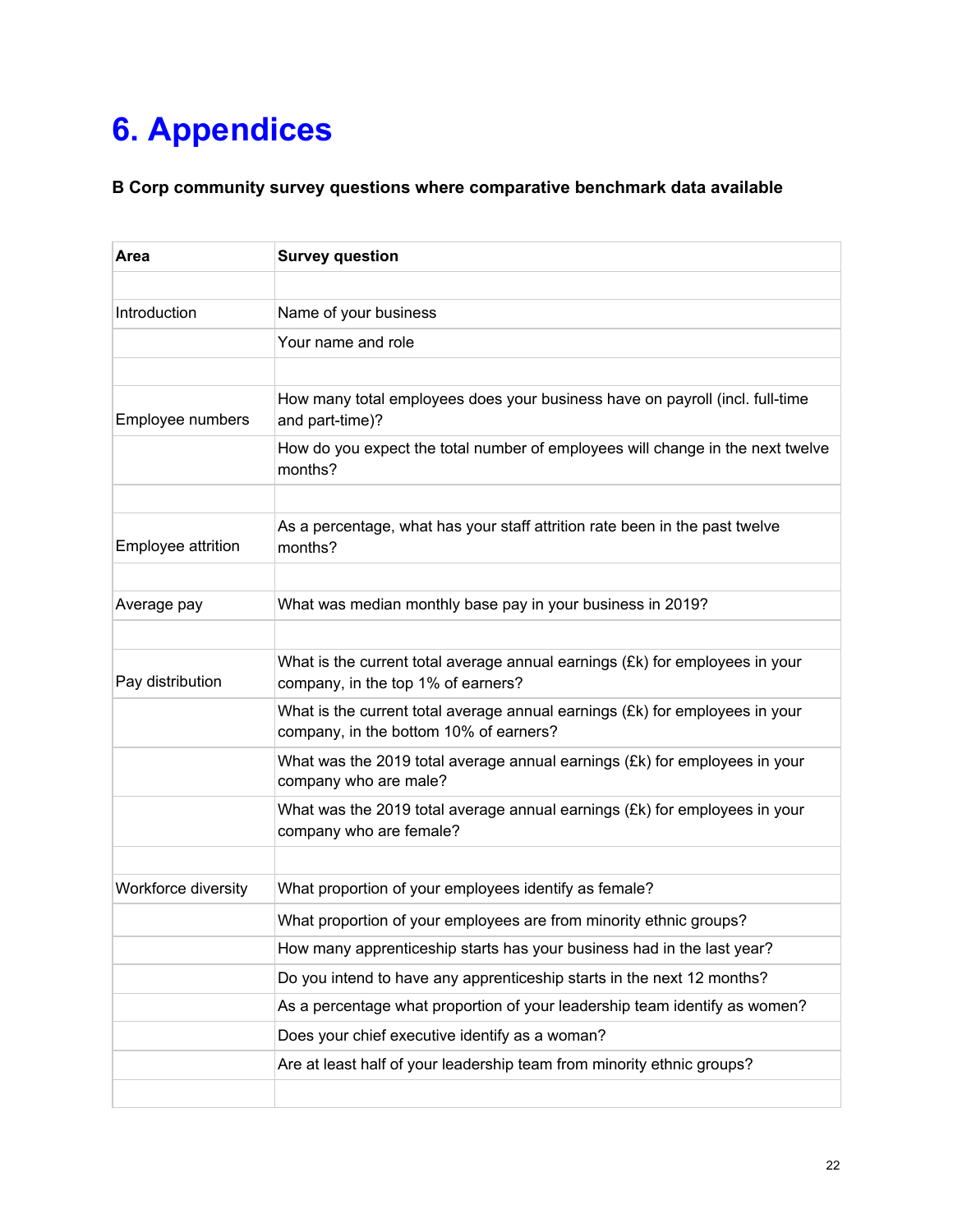| Staff wellbeing/<br>engagement        | What is your average Employee Net Promoter Score over the past 12 months?                          |
|---------------------------------------|----------------------------------------------------------------------------------------------------|
|                                       | As a %, what proportion of your employees would recommend your company as<br>a good place to work? |
|                                       | How many employees has your company made redundant in the past 12<br>months?                       |
|                                       | Has your business arranged or funded training or development for staff in the<br>past year?        |
|                                       |                                                                                                    |
| Community<br>engagement               | Does your business enable employees to participate in volunteering activities<br>during work time? |
|                                       | How important to your business is working to enhance civic and community<br>engagement?            |
|                                       |                                                                                                    |
| Employer brand/<br>recruitment appeal | On average, how many applicants per vacancy have you received in the past<br>year?                 |

| Revenue                             | What was total business turnover in 2017, 2018, 2019 and Q1 (JFM) 2020 and<br>Q2 (AMJ) 2020? |
|-------------------------------------|----------------------------------------------------------------------------------------------|
|                                     | What is your business' s turnover growth expectations over the coming twelve<br>months?      |
|                                     |                                                                                              |
| Customer loyalty                    | As a %, what proportion of 2018 customers has the business retained during<br>2019?          |
|                                     | What is your latest Customer Net Promoter Score?                                             |
|                                     |                                                                                              |
| Cashflow & external<br>financing    | How much external debt finance $(fk)$ has your company sought over the past 12<br>months?    |
|                                     | How much external equity finance (£k) has your company sought over the past<br>12 months?    |
|                                     | What % of this external debt finance has your business actually secured?                     |
|                                     | What % of this external equity finance has your business actually secured?                   |
| Internal investment /<br>innovation | What total investment in R&D has your business made in the past three years?                 |
|                                     | Has your business applied for or received R&D tax credits in the past 3 years?               |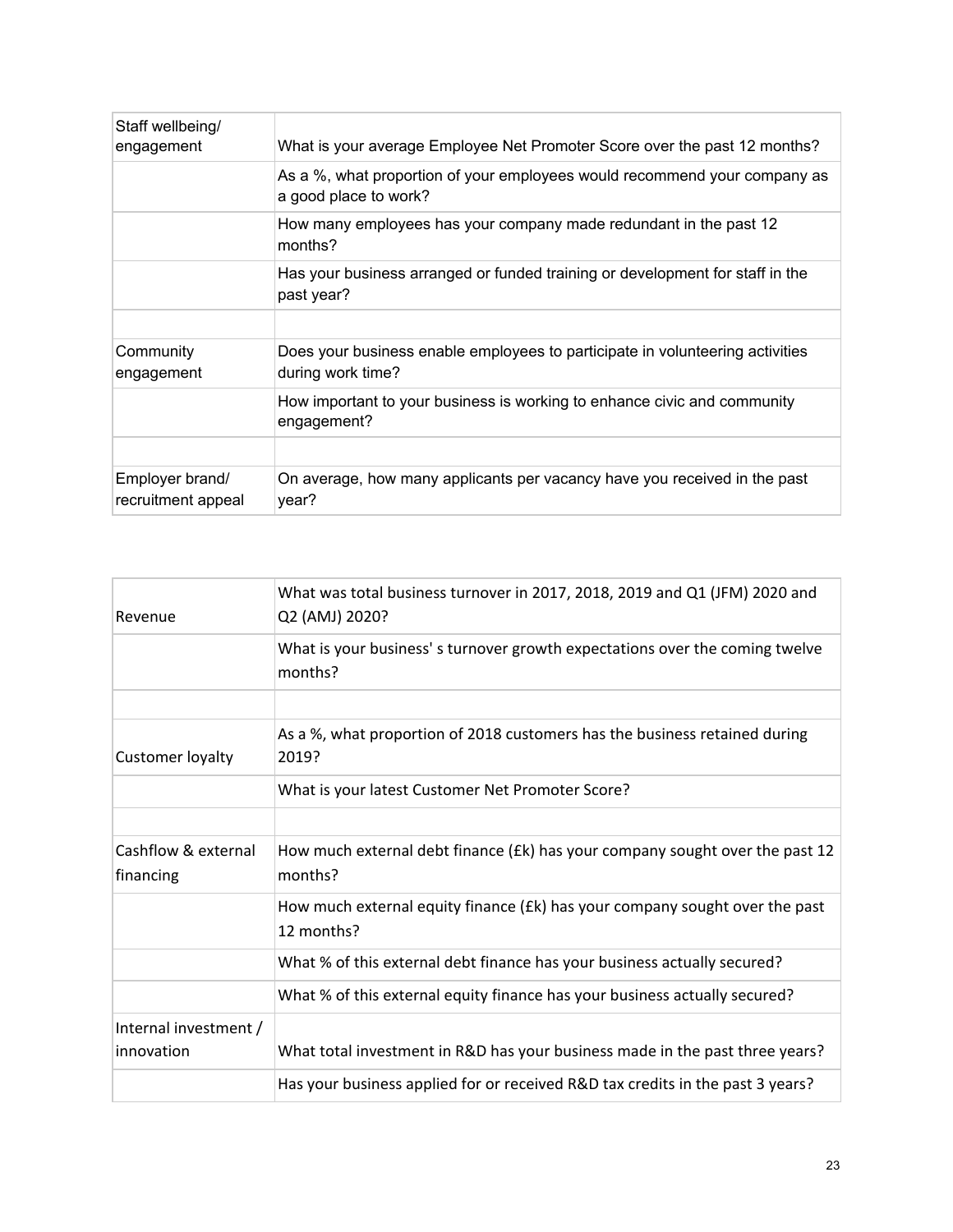|            | Has your business introduced new or significantly improved goods or services in<br>the last three years? |
|------------|----------------------------------------------------------------------------------------------------------|
|            |                                                                                                          |
| Governance | Does your business have a formal business plan?                                                          |
|            | Does your business have a formal system for tracking and reviewing business<br>performance?              |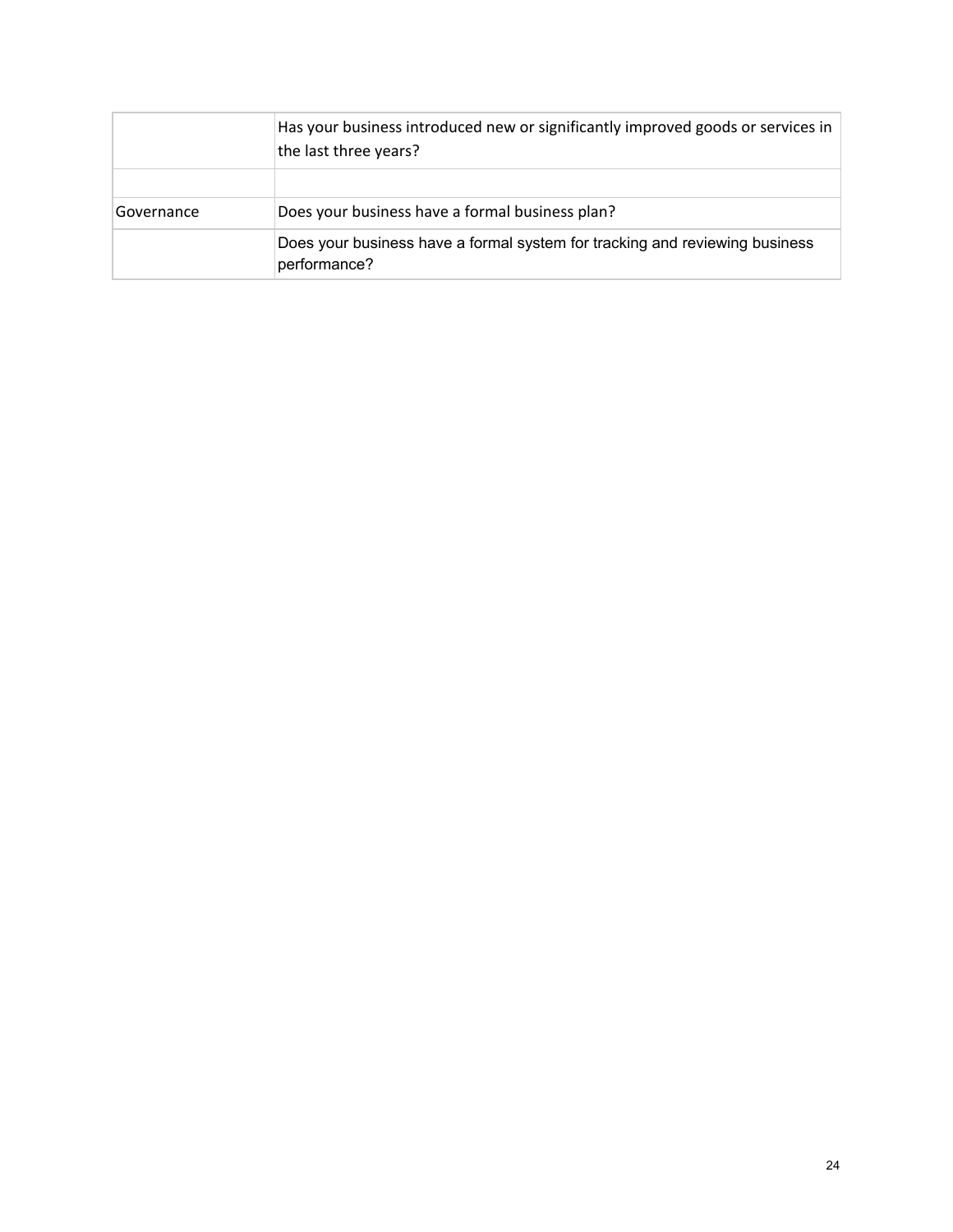#### **Benchmark data sources**

The following is a list of the data sources used in this report:

- Latest Longitudinal Small Business Survey: SME Employers (businesses with 1-249 employees) – UK, 2019, published June 2020, [here](https://assets.publishing.service.gov.uk/government/uploads/system/uploads/attachment_data/file/889656/LSBS_2019_employers.pdf).
- Latest business population estimates for the UK and the regions, statistical release, BEIS, published October 2020, [here.](https://www.gov.uk/government/publications/business-population-estimates-2020/business-population-estimates-for-the-uk-and-regions-2020-statistical-release-html)
- Latest Federation of Small Businesses, quarterly survey, published September 2020, [here](https://www.fsb.org.uk/resources-page/fsb-voice-of-small-business-index-quarter-2--2020.html).
- ONS labour market overview [here.](https://www.ons.gov.uk/employmentandlabourmarket/peopleinwork/employmentandemployeetypes/bulletins/uklabourmarket/previousReleases)
- ONS average weekly earnings [here](https://www.ons.gov.uk/employmentandlabourmarket/peopleinwork/employmentandemployeetypes/bulletins/averageweeklyearningsingreatbritain/latest).
- ONS percentile income distribution [here](https://www.gov.uk/government/statistics/percentile-points-from-1-to-99-for-total-income-before-and-after-tax).
- ONS employee turnover levels [here](https://www.ons.gov.uk/employmentandlabourmarket/peopleinwork/employmentandemployeetypes/adhocs/10685employeeturnoverlevelsandratesbyindustrysectionukjanuary2017todecember2018).
- CIPD resourcing and talent planning [here.](https://www.cipd.co.uk/Images/resourcing-and-talent-planning-2020_tcm18-85530.pdf)
- ONS employment ethnicity facts and figures [here.](https://www.ethnicity-facts-figures.service.gov.uk/work-pay-and-benefits/employment/employment/latest)
- ONS gender pay gap in the UK [here](https://www.ons.gov.uk/employmentandlabourmarket/peopleinwork/earningsandworkinghours/bulletins/genderpaygapintheuk/2019).
- ONS UK innovation survey [here.](https://assets.publishing.service.gov.uk/government/uploads/system/uploads/attachment_data/file/873740/UKIS_2019_Headlines_Findings.pdf)
- What separates NPS leaders and laggards in the UK?, Bain [here.](https://assets.publishing.service.gov.uk/government/uploads/system/uploads/attachment_data/file/873740/UKIS_2019_Headlines_Findings.pdf)
- ONS UK redundancy data [here](https://www.ons.gov.uk/employmentandlabourmarket/peoplenotinwork/redundancies/datasets/redundancieslevelsandratesnotseasonallyadjustedred01nsa).
- Culture Amp UK staff engagement survey [here.](https://academy.cultureamp.com/hc/en-us/articles/360003235579-2019-United-Kingdom-Benchmark)
- Time Well Spent report, NCVO [here.](https://www.ncvo.org.uk/policy-and-research/volunteering-policy/research/time-well-spent)
- UENI 2020 report on gender and small business [here.](https://blog.ueni.com/report-gender-small-business-female/)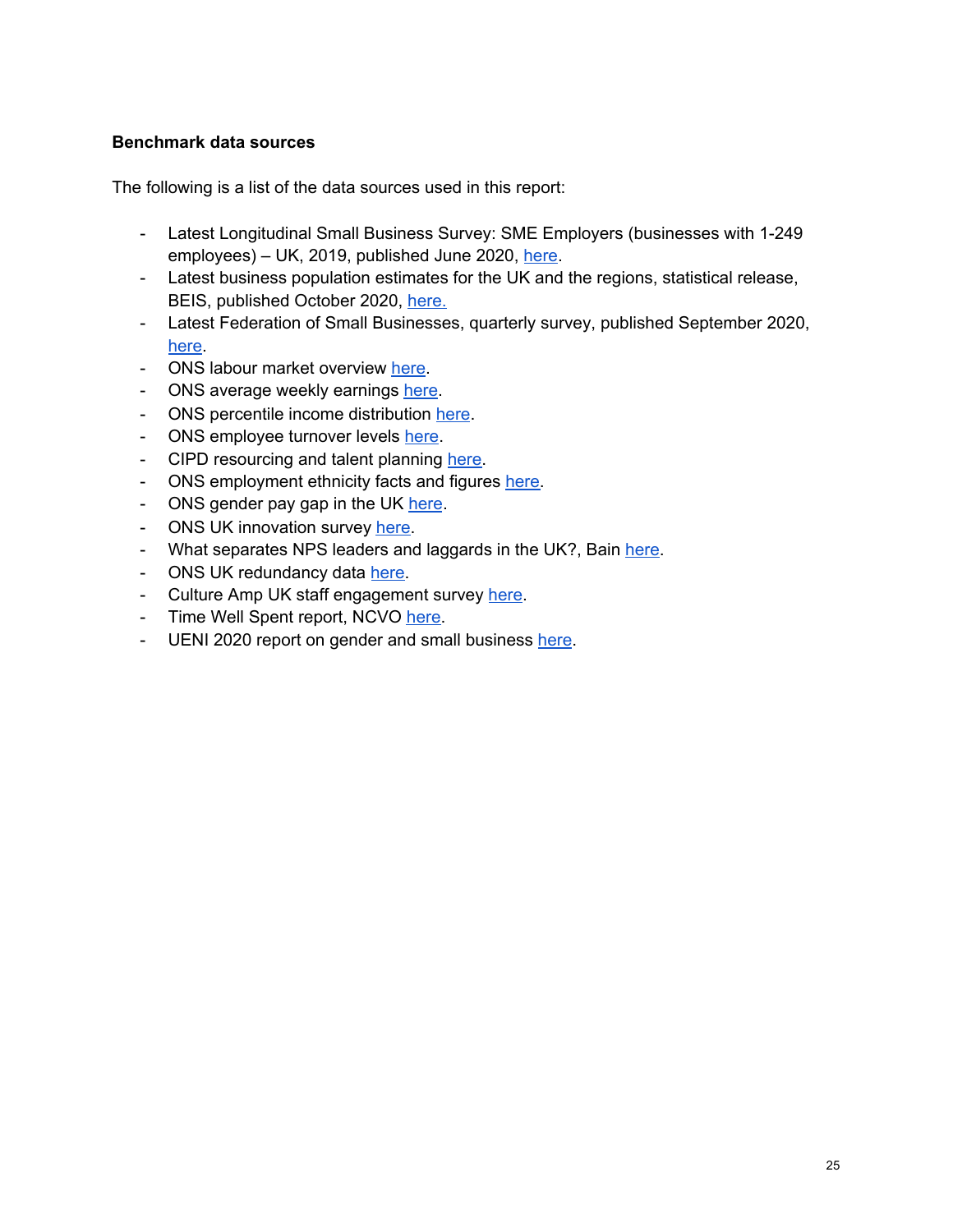### **Full comparison data set**

|                                                                                                         |                                       | <b>B Corp UK survey</b> |      |                                         |      |
|---------------------------------------------------------------------------------------------------------|---------------------------------------|-------------------------|------|-----------------------------------------|------|
| <b>Metric</b>                                                                                           | <b>Average from</b><br>benchmark data | All responses           | $n=$ | <b>B Corps certified</b><br>before 2020 | $n=$ |
| Growth                                                                                                  |                                       |                         |      |                                         |      |
| Mean average annual growth in turnover 2017-2019                                                        | 3%                                    | 24%                     | 94   | 18%                                     | 62   |
| Median average annual growth in turnover 2017-2019                                                      |                                       | 15%                     | 94   | 12%                                     | 62   |
| Mean annual growth in number of employees<br>2017-2020                                                  | 0%                                    | 8%                      | 97   | 11%                                     | 63   |
| Median annual growth in number of employees<br>2017-2020                                                |                                       | 12%                     | 97   | 9%                                      | 63   |
| Expectation of how total turnover will change in the<br>next year (net increase - decrease)             | 27%                                   | 51%                     | 82   | 47%                                     | 53   |
| Expectation of how total number of employees will<br>change in the next year (net increase - decrease)  | 17%                                   | 42%                     | 85   | 46%                                     | 54   |
| Mean average % of 2018 customers the business<br>retained during 2019                                   | 77% - 95%                             | 79%                     | 62   | 76%                                     | 39   |
| Median average % of 2018 customers the business<br>retained during 2019                                 |                                       | 86%                     | 62   | 83%                                     | 39   |
| <b>Customer Net Promoter Score</b>                                                                      | 32                                    | 66                      | 16   | 55                                      | 9    |
| People                                                                                                  |                                       |                         |      |                                         |      |
| Median staff attrition rate in past year                                                                | 16%                                   | 10%                     | 92   | 11%                                     | 59   |
| % with at least 50 applicants per vacancy over the past<br>year                                         |                                       | 37%                     | 97   | 40%                                     | 63   |
| Number of employees (per 1,000) made redundant in<br>the past 12 months                                 | 20                                    | 30                      | 95   | 29                                      | 64   |
| Proportion of employees would recommend company<br>as a good place to work                              | 70%                                   | 88%                     | 83   | 87%                                     | 56   |
| Proportion of businesses which arranged or funded<br>training or development for staff in the past year | 49%                                   | 93%                     | 84   | 93%                                     | 54   |
| Proportion of workforce that is female                                                                  | 48%                                   | 51%                     | 90   | 52%                                     | 61   |
| Proportion of workforce from minority ethnic groups                                                     | 13%                                   | 13%                     | 82   | 11%                                     | 55   |
| % of SME leadership teams with at least one woman                                                       | 54%                                   | 82%                     | 84   | 81%                                     | 54   |
| % of SME leadership teams where at least half of the<br>members are from ethnic minority groups         | 5%                                    | 5%                      | 83   | 6%                                      | 54   |
| % of SME leadership teams with a chief executive who<br>identifies as female                            | 15%                                   | 21%                     | 85   | 20%                                     | 55   |
| Ratio of total average annual earnings for the top 1% of<br>earners to bottom 10%                       | 14                                    | 5                       | 75   | 5                                       | 50   |
| % difference of 2019 total average annual earnings for<br>all male to female employees in company       | 16%                                   | 13%                     | 66   | 15%                                     | 45   |
| % intend to have any apprenticeship starts in the next<br>12 months                                     | 13%                                   | 44%                     | 80   | 41%                                     | 51   |